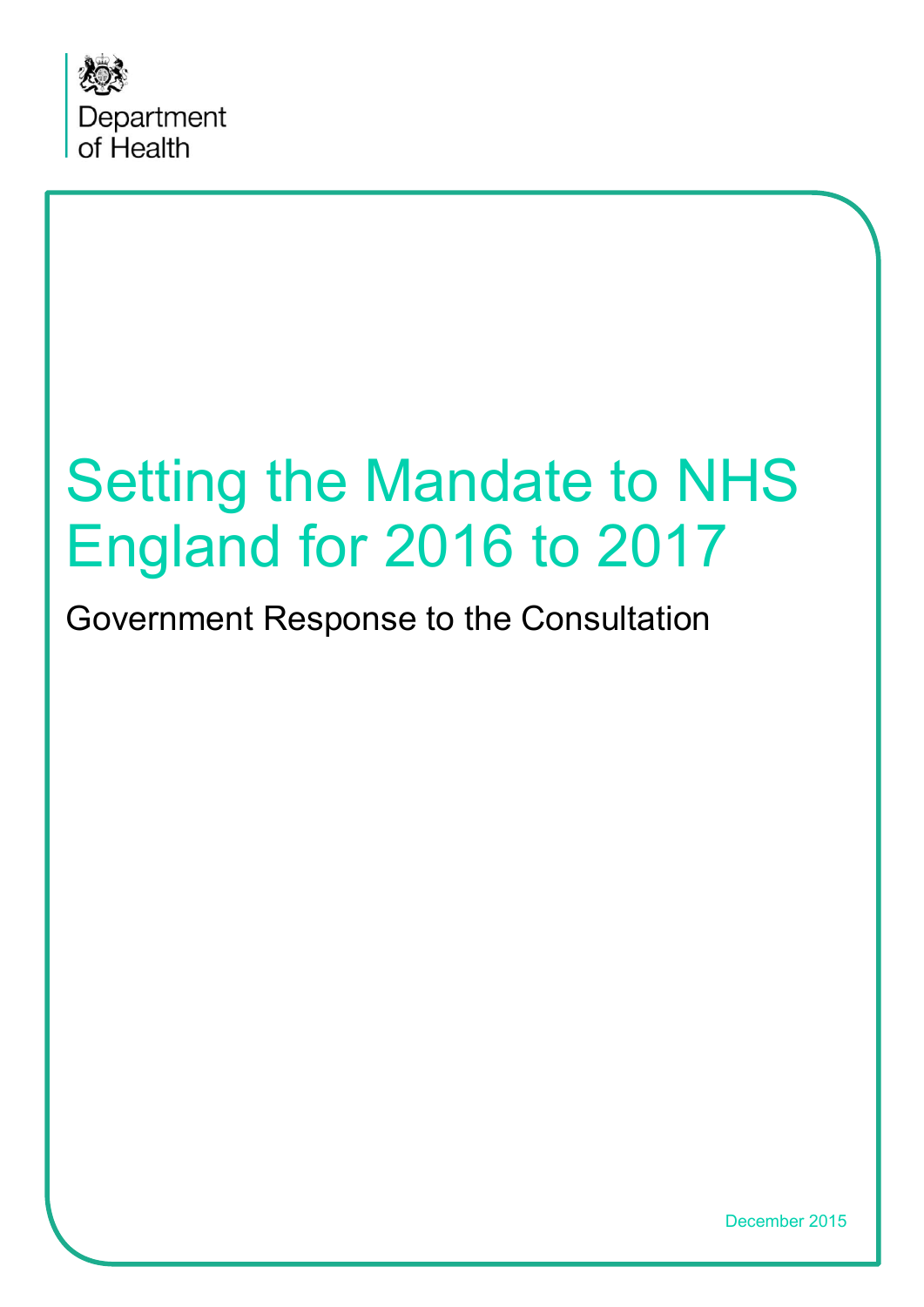| Title: Setting the Mandate to NHS England for 2016 to 2017 - Government Response to the Consultation |  |
|------------------------------------------------------------------------------------------------------|--|
|------------------------------------------------------------------------------------------------------|--|

Author: Primary Medical Care and NHS Commissioning Policy Team, NHS Group (17185)

#### **Document Purpose:**

Consultation Response

#### **Publication date:**

December 2015

#### **Target audience:**

This document is intended to update all those with an interest in the Government's response to the consultation regarding setting the mandate to NHS England for 2016 to 2017.

#### **Contact details:**

Mandate Team

[mandate-team@dh.gsi.gov.uk](mailto:mandate-team@dh.gsi.gov.uk)

Department of Health

Richmond House

79 Whitehall

London

SW1A 2NS

You may re-use the text of this document (not including logos) free of charge in any format or medium, under the terms of the Open Government Licence. To view this licence, visit [www.nationalarchives.gov.uk/doc/open-government-licence/](http://www.nationalarchives.gov.uk/doc/open-government-licence/)

#### © Crown copyright

Published to gov.uk, in PDF format only.

<span id="page-1-0"></span>[www.gov.uk/dh](http://www.gov.uk/dh)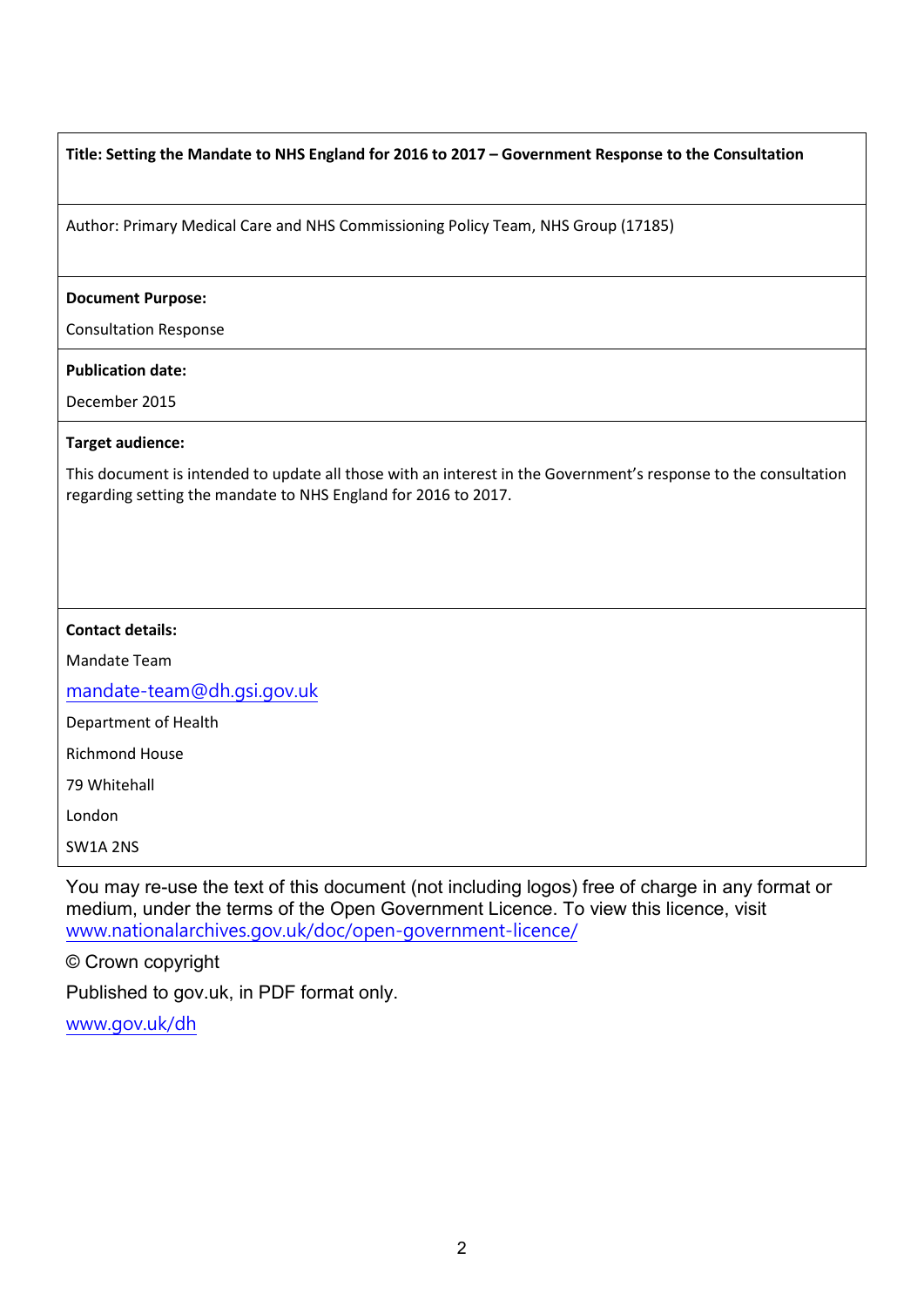# Government Response to the Consultation

**Prepared by the Primary Medical Care and Commissioning Policy Team**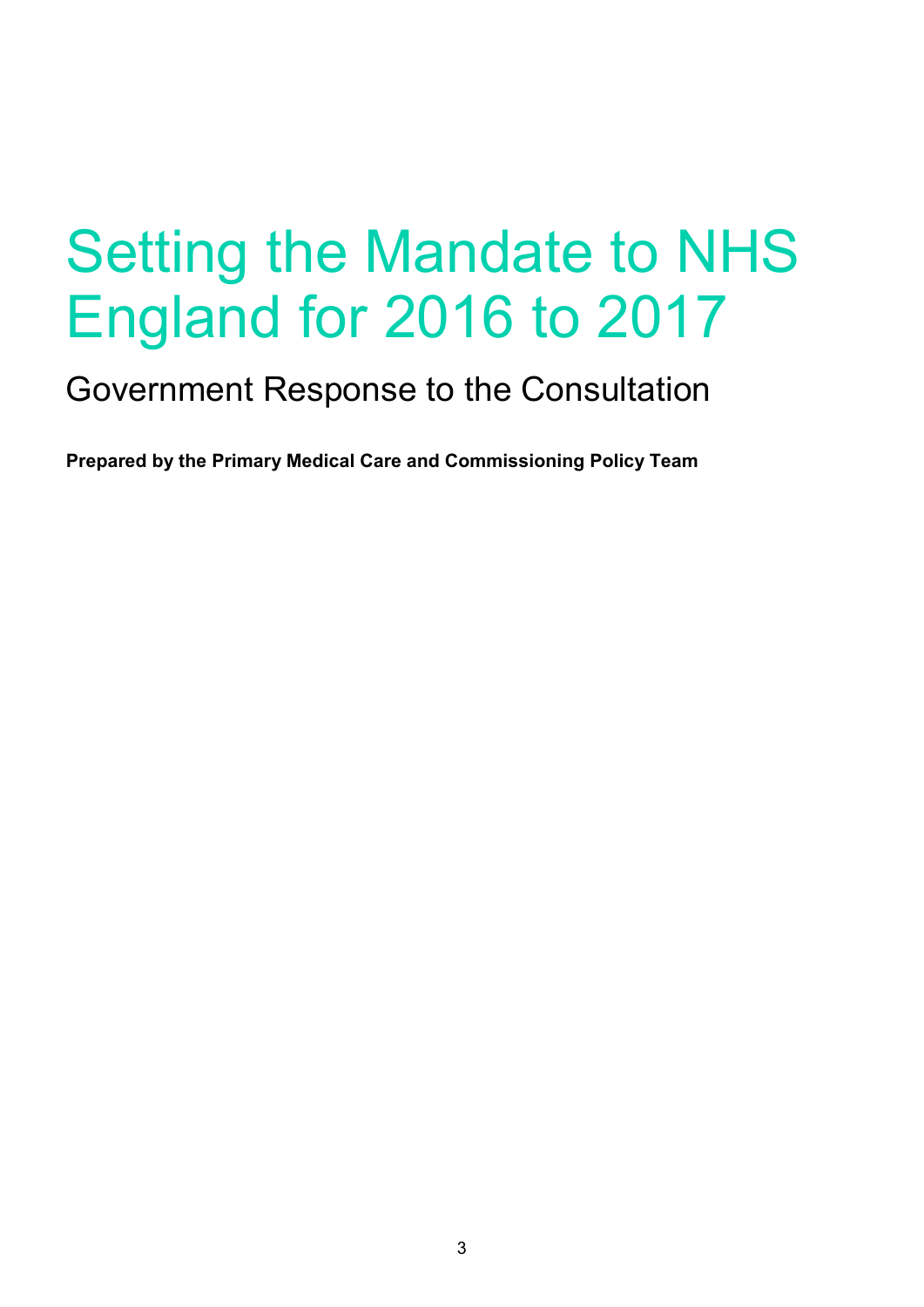# <span id="page-3-0"></span>**Contents**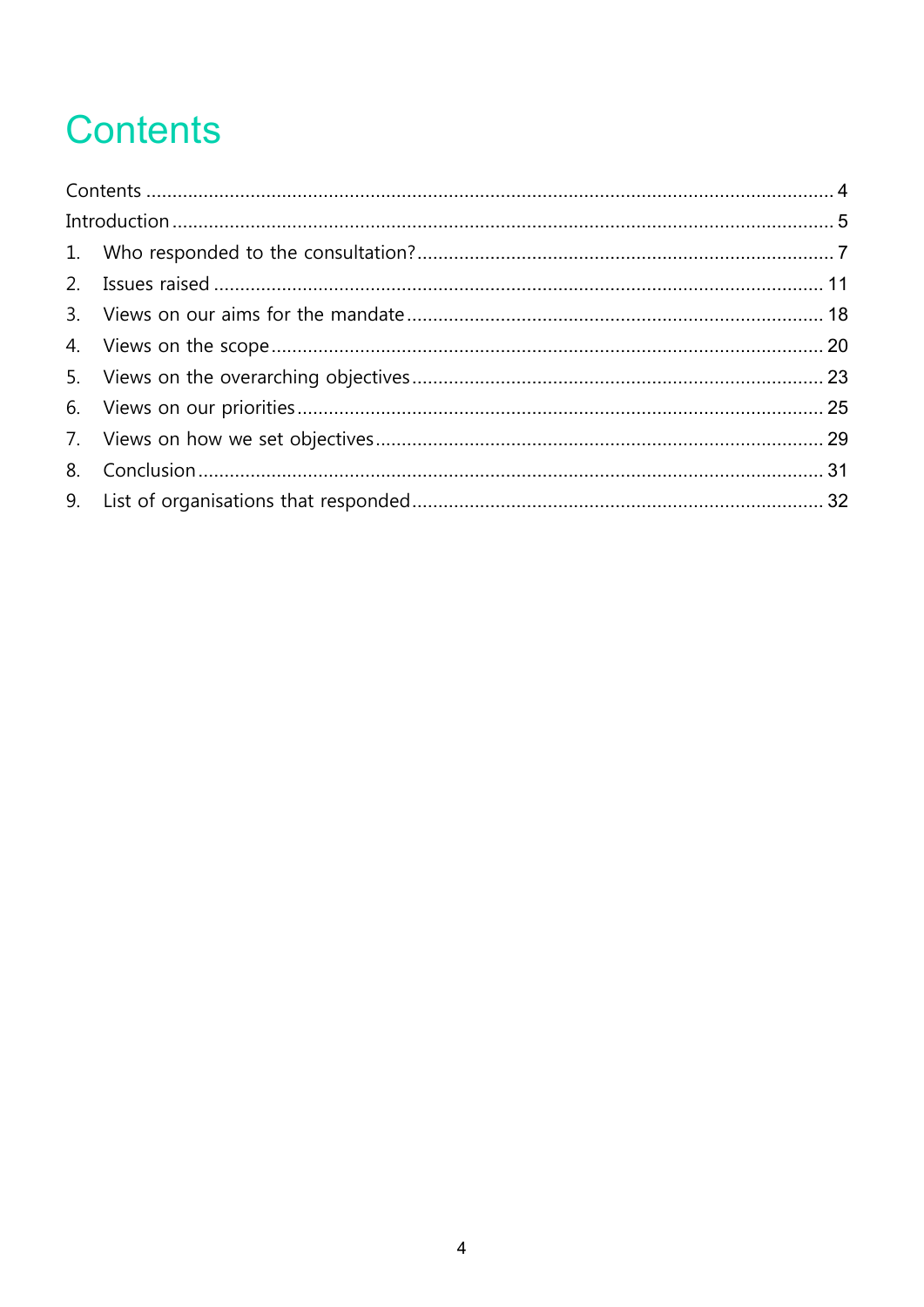# <span id="page-4-0"></span>**Introduction**

 $\overline{a}$ 

On 29 October 2015, the Government launched a consultation on the mandate to NHS England for 2016 to 2017. This document sets out the main issues raised by those who responded, the government response to that, and the changes that we have made to the mandate as a result.

NHS England is responsible for arranging the provision of health services in England.<sup>[1](#page-1-0)</sup> The mandate to NHS England sets the Government's objectives for NHS England, as well as its budget. In doing so the mandate sets direction for the NHS and helps ensure that the NHS is accountable to Parliament and the public.

Following the Government's Spending Review, which was announced on 25 November and sets out the Government's spending plans until 2020 we have published a new mandate to take effect from April 2016. The mandate takes account of responses to the consultation from members of the public, patients and service users, their friends, relatives and carers, NHS staff and other groups including charities, patient groups, bodies representing industry and healthcare professions, trade unions, industry partners, academic bodies and NHS organisations including providers, Healthwatch England and local Healthwatch bodies. This document summarises who responded to the consultation and the key themes and concerns raised. We respond to those concerns and set out how we have changed the final, published document to reflect the feedback received.

The Secretary of State for Health is required under legislation to consult with NHS England and Healthwatch England on the mandate, which must be set annually.

We have consulted publicly twice on the mandate in the past and on both occasions attracted around 300 responses, with slightly more than half originating from members of the public and the rest from institutions of the type described above. This year we attracted a similar number of responses from organisations. The public response, however, was significantly higher than in the past, with around 127,400 responses received by the close of the consultation. We would like to thank respondents for their patience while we adapted the routes to respond: increasing the capacity of the consultation inbox and setting up a new a web-based form on Citizen Space to make responding easier. The Citizen Space form attracted 8,880 responses.

The main issues raised by members of the public were around the extent of private sector involvement in NHS services, whether the NHS is sufficiently well funded and the impact of seven day services. Organisations raised a wide variety of issues and greater detail on this is provided in the following chapters.

The Government remains committed to the founding principles of the NHS and the Secretary of State retains a duty to promote a comprehensive health service free at the point of use. To sustain this now and in the future means that we must change the way that health services are provided. This is not an agenda for privatisation. The NHS will continue to harness the capacity of the private and third sectors where they are best placed to deliver high quality services for NHS patients.

NHS England will play an important and leading role in ensuring that the NHS delivers £22 billion of efficiencies between now and 2020. The Spending Review settlement includes £10

<span id="page-4-1"></span> $1$  NHS England is legally referred to as the National Health Service Commissioning Board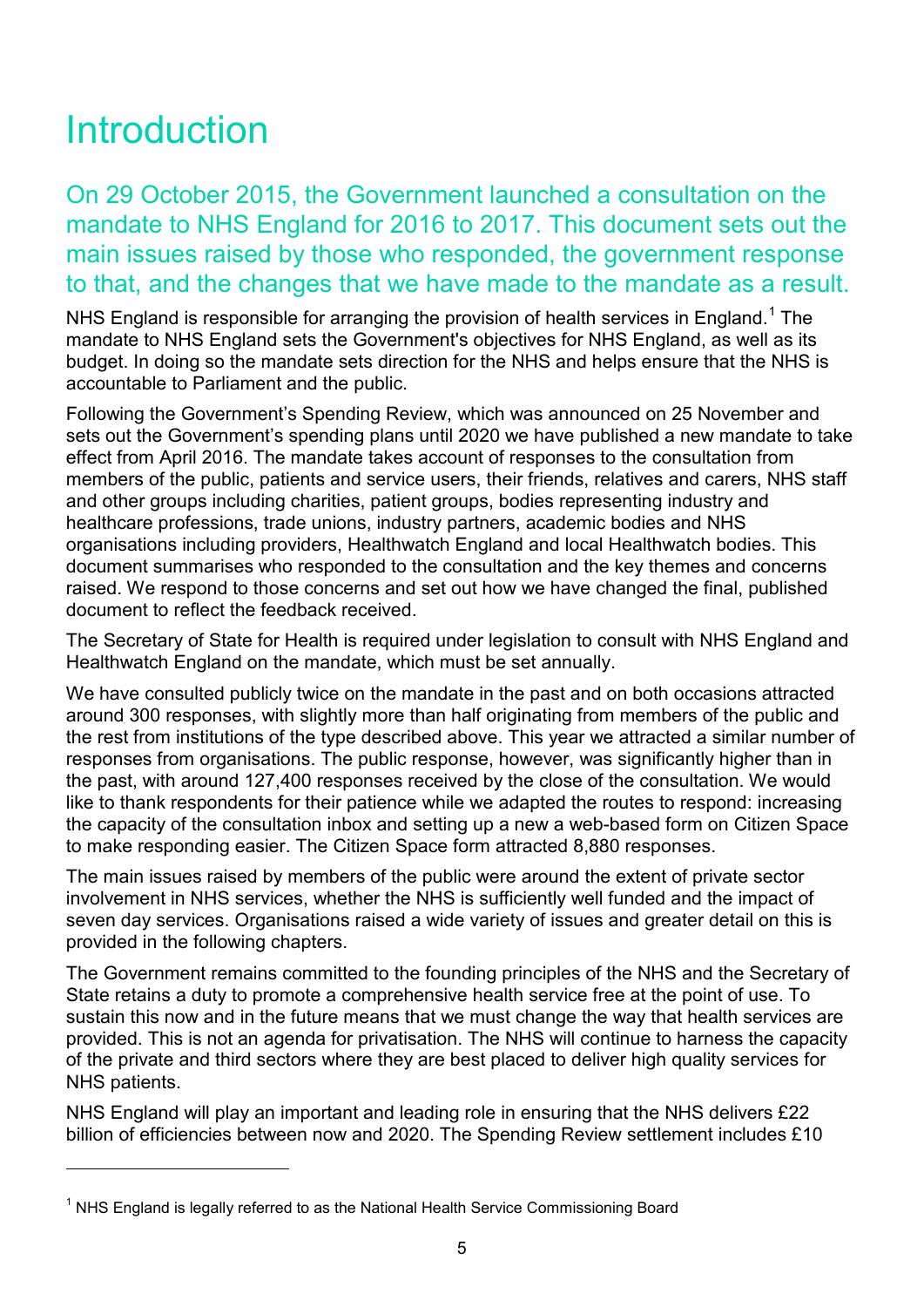billion of new investment, and we will make more available now rather than towards 2020, to make sure that NHS England has enough to invest in the changes that the NHS needs to make to how it works. We believe that this investment will enable us to transform the NHS to ensure that it continues to provide high-quality care in line with the NHS's own vision for the future, the Five Year Forward view.<sup>[2](#page-4-1)</sup> The mandate describes NHS England's role in this. We are grateful to everyone who took the time to respond to the consultation.

 $\overline{a}$ 

<span id="page-5-0"></span> $2$  You can download a copy of the NHS Five Year Forward View from <https://www.england.nhs.uk/ourwork/futurenhs/>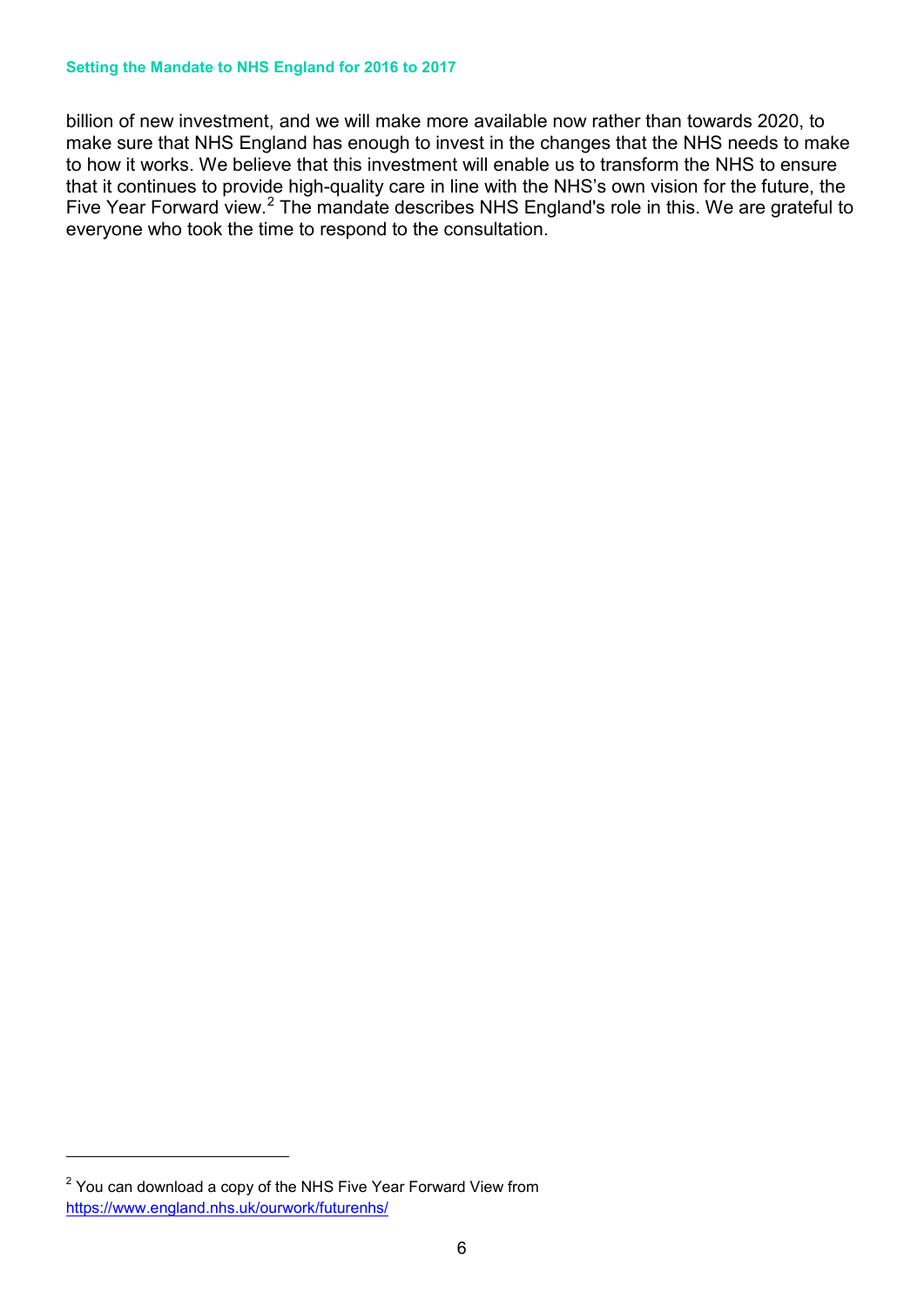# <span id="page-6-0"></span>1. Who responded to the consultation?

# **Consultation Questions**

The consultation contained five questions, with free text responses:

- 1. Do you agree with our aims for the mandate to NHS England?
- 2. Is there anything else we should be considering in producing the mandate to NHS England?
- 3. What views do you have on our overarching objective of improving outcomes and reducing health inequalities, including by using new measures of comparative quality for local CCG populations to complement the national outcomes measures in the NHS Outcomes Framework?
- 4. What views do you have on our priorities for the health and care system?
- 5. What views do you have on how we set objectives for NHS England to reflect its contribution to achieving our priorities?

# **Who responded?**

 $\overline{a}$ 

The overwhelming majority of responses were from the general public. The majority of these (around 114,000) were associated with a campaign launched close to the end of the consultation period by 38 Degrees, which aimed to raise awareness of the mandate and to seek an extension to the consultation period. The campaign was used by many respondents to voice their general views regarding the NHS, and we have set out our response to these in the next chapter.

Of the responses received from the public:

- Around 114,000 can be attributed to 38 Degrees, a membership-led organisation which campaigns on a range of issues, with respondents wanting greater public awareness of, and involvement in the mandate, and raising similar concerns to Our NHS, particularly around private sector involvement in NHS services;
- Around 470<sup>[3](#page-5-0)</sup> can be attributed to a campaign by National Autistic Society, with respondents wanting to see shorter diagnosis waiting times, better access to support services and improved transition for young people moving from child to adult care;
- Around 270 $^3$  can be attributed to Our NHS, a campaign to promote a fully nationalised, comprehensive health service, with respondents raising concerns around perceived privatisation of services, staffing levels, access, inequalities, funding and technology;
- Around 170 $3$  can be attributed to the Wheelchair Leadership Alliance with respondents seeking improvements in NHS wheelchair services and to reduce variability in the provision of equipment and maintenance;

<span id="page-6-1"></span> $3$  The numbers of these responses may be an underestimate. This is due to limitations in the analysis of very large volumes of email data.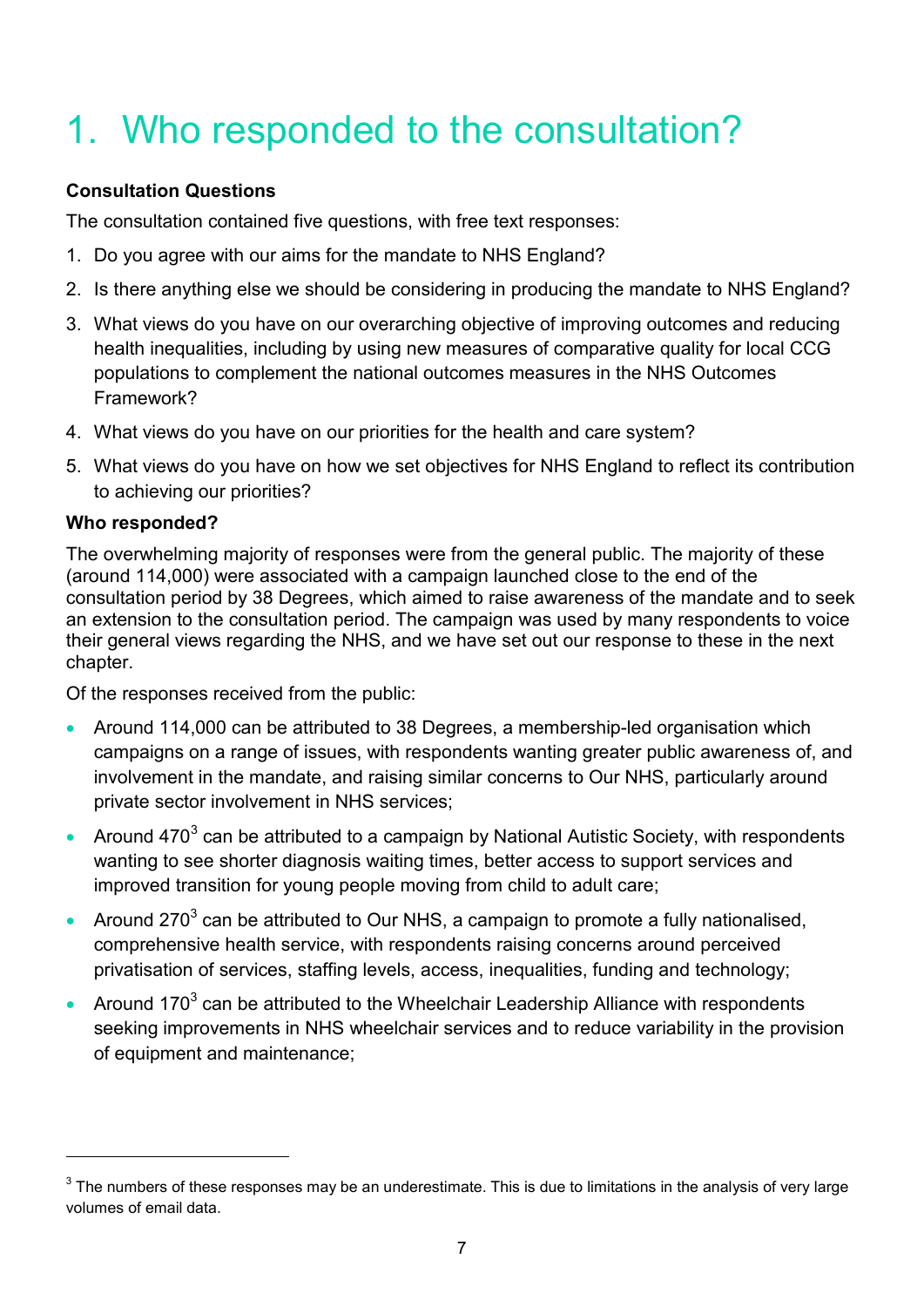• Around 12,490 were "unique" replies from individuals expressing their personal views, many of which were in line with the campaign responses. This includes the 8,880 responses sent via Citizen Space.

We are also grateful to the 140 organisations that responded, including those supporting the campaigns of others.

| <b>Respondent Types</b>          | No.            | % total |
|----------------------------------|----------------|---------|
| Charity                          | 43             | 30.28%  |
| Professional body or trade union | 34             | 23.94%  |
| Campaign group                   | 14             | 9.86%   |
| Patient group                    | 14             | 9.86%   |
| Private sector - pharma          | $\overline{7}$ | 4.93%   |
| Industry body                    | 6              | 4.23%   |
| <b>Healthwatch</b>               | 5              | 3.52%   |
| Local authority                  | 4              | 2.82%   |
| Academic                         | $\overline{2}$ | 1.41%   |
| Clinical commissioning group     | $\overline{2}$ | 1.41%   |
| Private sector - other           | $\overline{2}$ | 1.41%   |
| Think tank                       | $\overline{2}$ | 1.41%   |
| Other - not listed               | $\overline{2}$ | 1.41%   |
| <b>NHS Foundation trust</b>      | $\overline{1}$ | 0.70%   |
| <b>NHS trust</b>                 | $\overline{1}$ | 0.70%   |
| Other Arms-length body           | 1              | 0.70%   |
| Private sector - provider        | 1              | 0.70%   |
| Regulator                        | 1              | 0.70%   |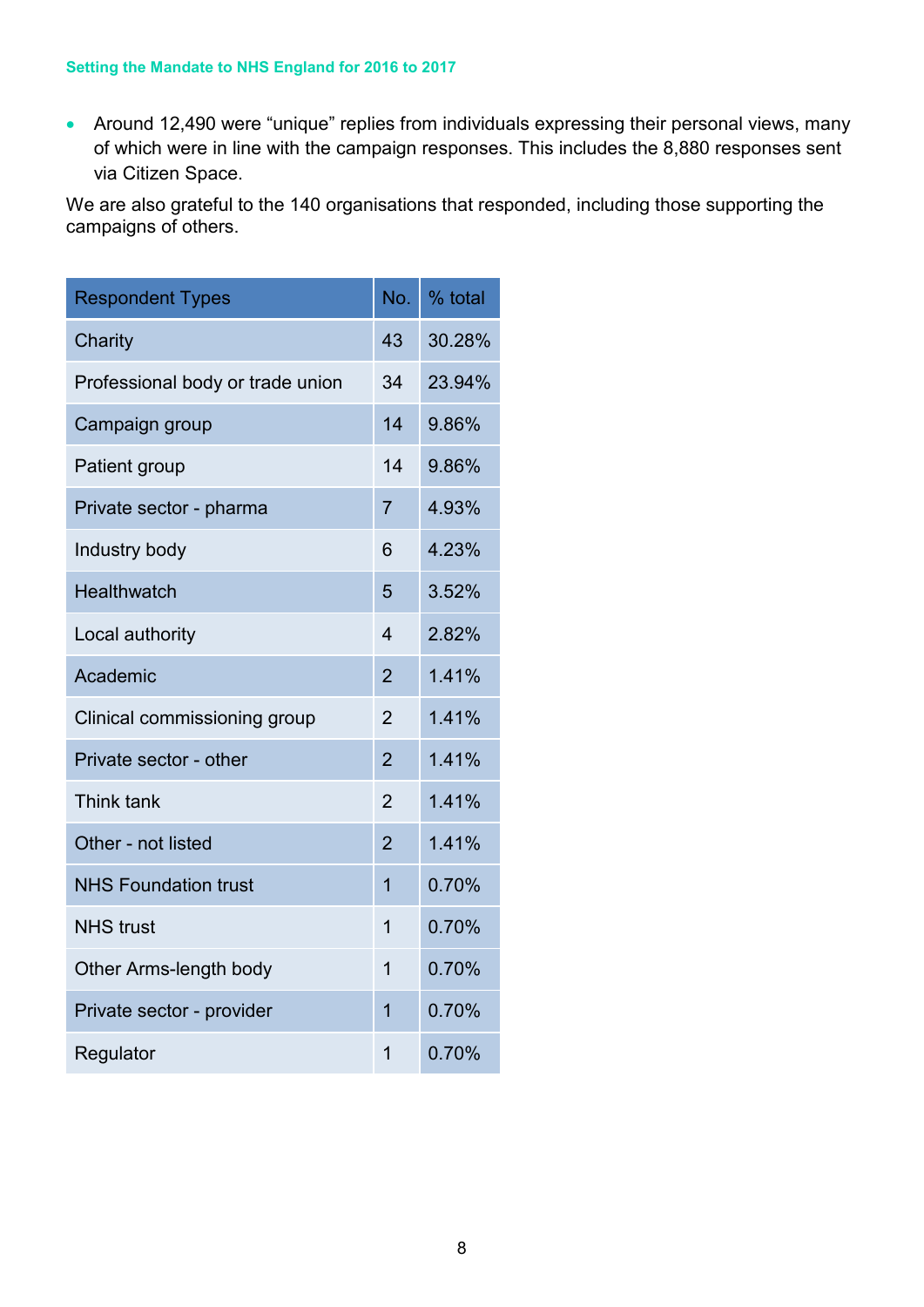# **How did the respondents answer the questions?**

Where possible, we have assessed the proportion of the responses that took a positive, neutral or negative attitude to each question. For the majority of responses, this was not possible; for example, responses relating to the 38 Degrees campaign did not use the template or address the questions directly.

The charts below show the sentiment first amongst replies from members of the public not associated with campaigns, and second from organisations. The analysis for public responses is based on detailed, qualitative assessment of a sample of 760 replies out of the 12,490 responses received.



#### **Figure 1: Responses to consultation questions from members of the public (unique responses)**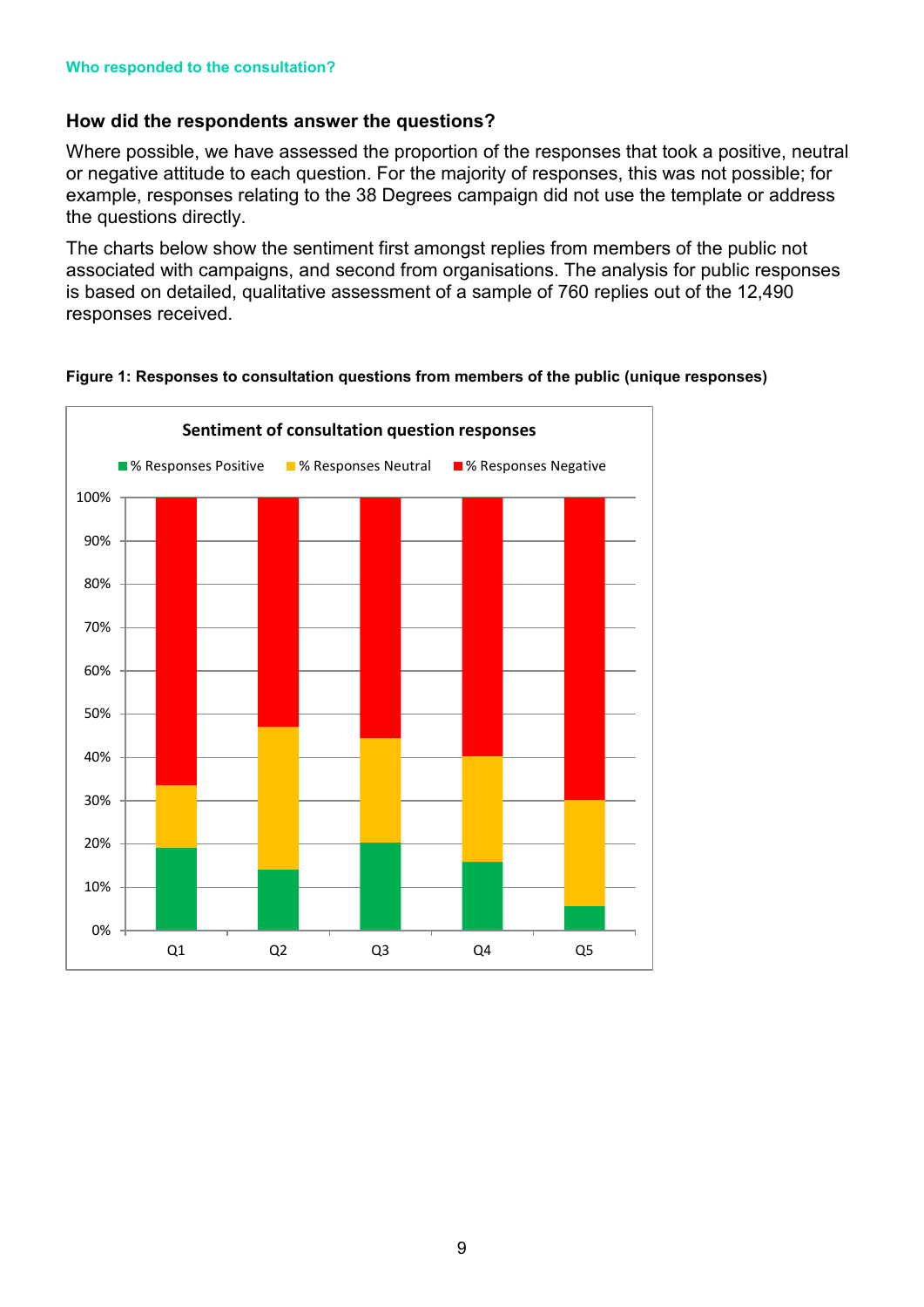

#### **Figure 2: Responses to consultation questions from organisations**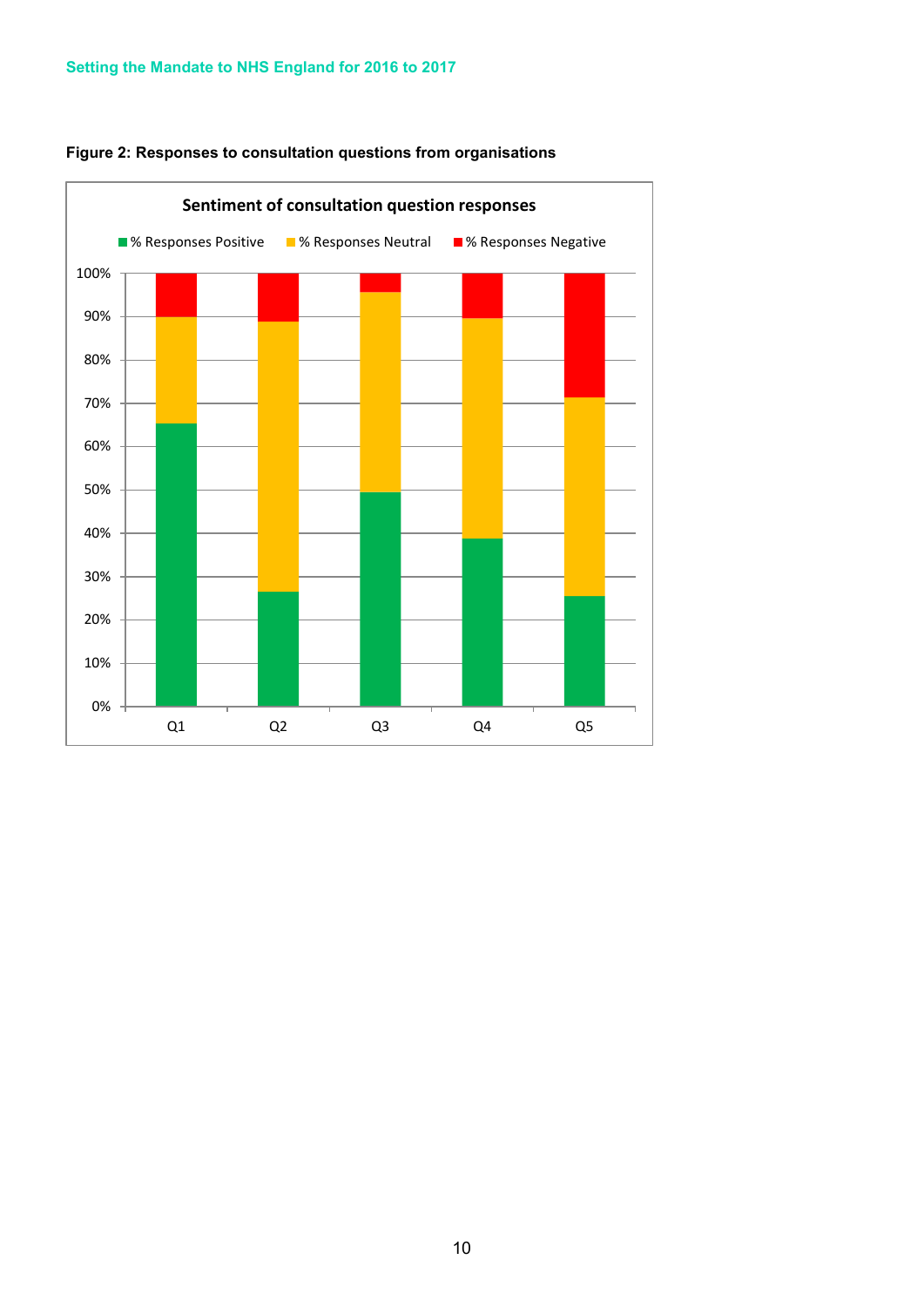# <span id="page-10-0"></span>2. Issues raised

#### **What issues were raised by the public?**

Many responses from members of the public raised a number of common, general concerns that cut across the five consultation questions. These are summarised in this chapter. Both the 38 Degrees and Our NHS campaigns focused on very similar themes and produced a high volume of very similar responses.

A particular concern of 38 Degrees and Our NHS was the short length of the consultation, and we address this below.

The 12,490 "unique" responses not associated with any of the above campaigns consistently raised a number of closely related issues that cut across the consultation questions. The key issues related to funding, private sector involvement and staffing. These, along with our responses, are summarised below.

- 1. Opposition to further private sector involvement in the NHS;
- 2. Concern that there is insufficient funding to achieve the aims of the mandate and the NHS's Five Year Forward View;
- 3. Concern that the mandate does not mention staff, concern over safe staffing levels and a desire to improve pay and conditions;
- 4. Concern over seven-day services. Qualitative analysis suggested fewer than 3% of responses that mentioned seven-day services were supportive;
- 5. Concern over lack of integration, with concerns over funding for public health and social care;
- 6. Concern that there is insufficient funding to reduce inequalities, and that NHS England does not hold CCGs to account;
- 7. Very strong support for improving mental health services but concern that there is not enough funding to do so;
- 8. Strong support for focus on prevention of ill-health, but concerns that public health, community and social care funding is insufficient to achieve aims;
- 9. Shortness of the consultation period, and lack of publicity.

#### **Government response:**

#### Sustaining a comprehensive health and care service

#### *What you told us:*

- The mandate does not commit to provision of a comprehensive health service free at the point of use;
- The Government should end further involvement of the private sector in healthcare.

#### *Our response:*

We are committed to maintaining a comprehensive health service, free at the point of use. The Secretary of State has a statutory duty to promote a comprehensive health service. We understand the challenge that this presents given continuing fiscal challenges. The Government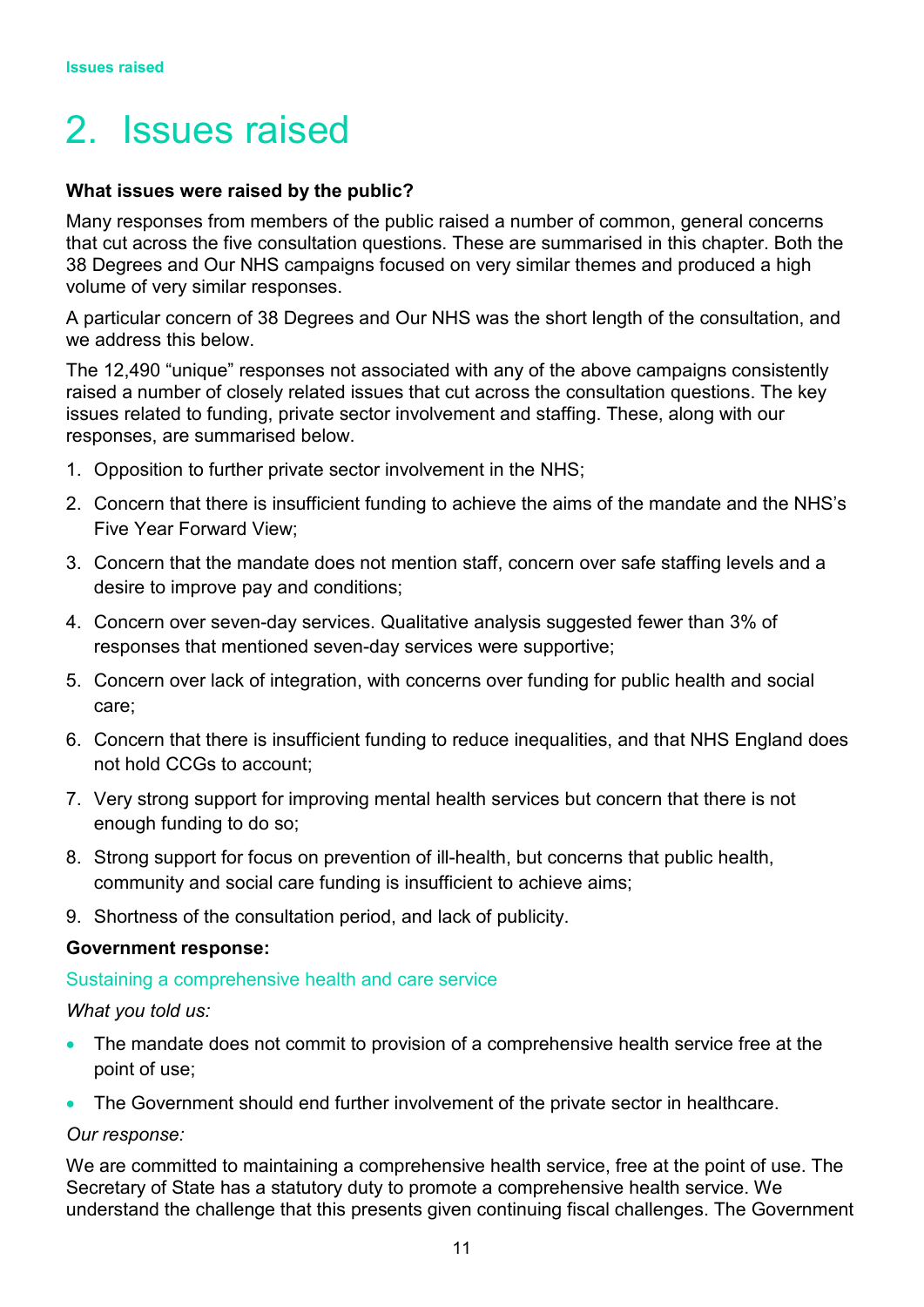believes that the answer to these challenges lies in changing the way services are delivered and keeping people well and independent for longer, not in altering the fundamental principles that underpin the NHS. This is not an agenda for privatisation. The NHS will continue to harness the capacity of the private and third sectors where they are best placed to deliver high quality services for NHS patients.

#### *What has changed in the mandate?*

• The first paragraph of the mandate reiterates our commitment to a comprehensive service free at the point of use.

### Funding the NHS, social care and public health

*What you told us:*

- Funding is insufficient to achieve the aims in the mandate or the NHS's Five Year Forward View;
- There is insufficient funding to address inequalities and that NHS England does not do enough to hold Clinical commissioning groups (CCGs) to account;
- Funding for mental health services lags behind funding for other health services;
- There is a lack of funding for social care and public health, and lack of integration;
- Organisations, particularly charities, local authorities and professional bodies/trade unions, echoed the above points.

#### *Our response*

Given the scale of the challenge, we also understand that many people have concerns about what the future holds. This is why the Government has reaffirmed its commitment to the NHS by again committing to increase health funding each year until 2020, in spite of the continuing fiscal challenges. By 2020-21, the Government will increase funding for the NHS by £10 billion a year in real terms compared to 2014-15, to support the implementation of the NHS's own plan – the NHS Five Year Forward View – to transform services across the country.

As a result of the Spending Review, NHS funding will be £10bn higher in real terms by 2020-21 than 2014-15. And the NHS will not have to wait until the end of the parliament for much of this investment. We will be giving the NHS £3.8bn more next year, over and above inflation, and almost £6bn of the £10bn in the first two years of the six year period. This shows that the Government has listened and responded to what the NHS has said about the profile of investment it needs to deliver its Five Year Forward View.

NHS England has strengthened how it holds CCGs to account. NHS England operates an annual assurance process which assesses whether CCGs are well-led and financially sustainable. It assesses both the quality of CCGs' planning and how far they have achieved their plans. If a CCG is not performing well enough, NHS England can apply special measures that aim to turn its performance around. If this does not happen within an agreed time, NHS England can issue formal directions to the CCG, in effect temporarily taking over running it in order to address the most serious problems.

To further strengthen accountability and to make CCGs more transparent to the public, one of NHS England's mandate objectives is to develop a new CCG assessment framework to show clearly how well CCGs are performing compared to one another.

Social care and most public health activity is beyond the scope of NHS England's activities and therefore also beyond the scope of the mandate. In view of the number of responses that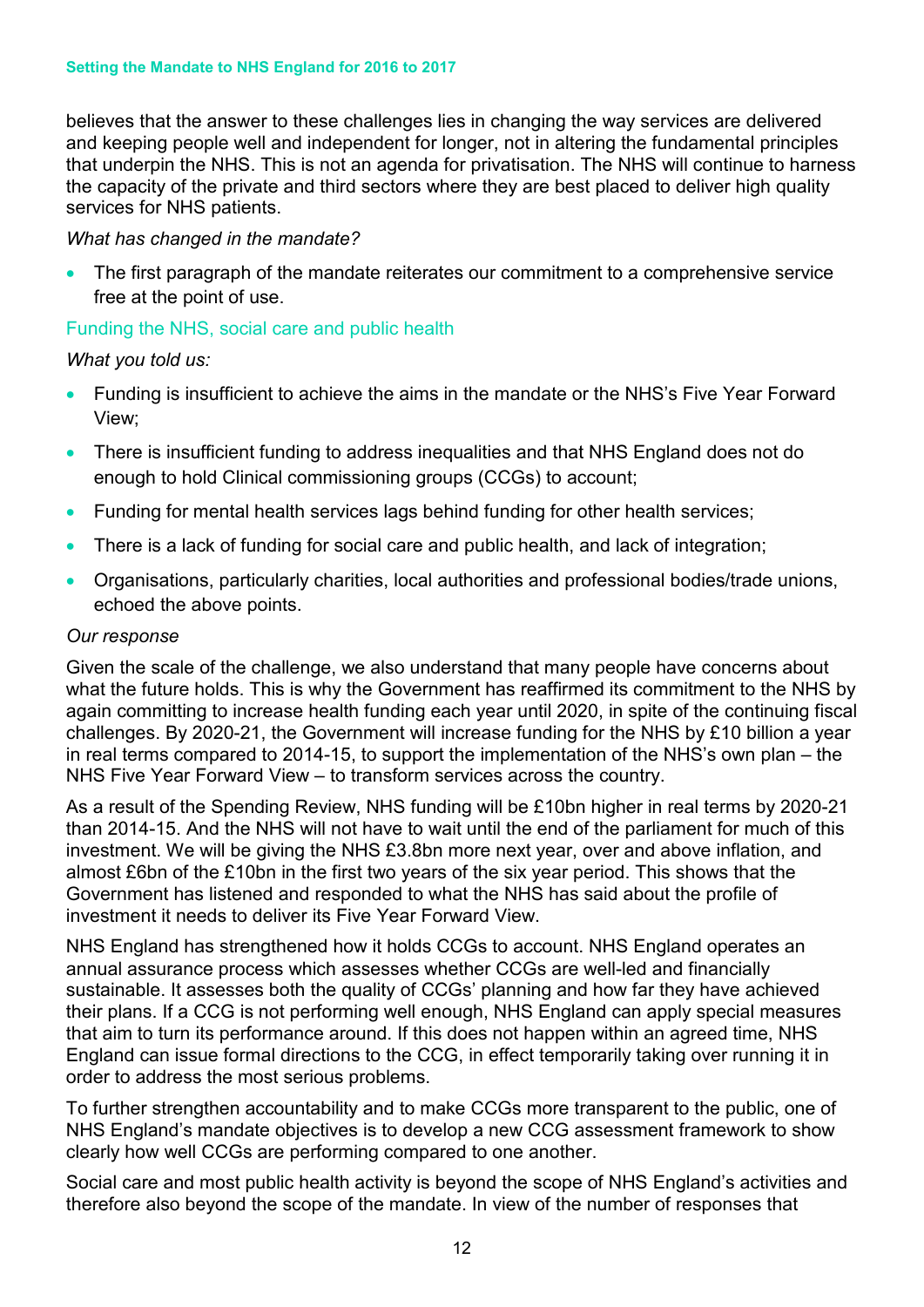expressed concern however, it is worth outlining what the Spending Review means for social care and public health.

The Government is giving local authorities access to £3.5 billion of new support for social care by 2019-20. Councils will be able to introduce a new Social Care Precept, allowing them to increase council tax by 2% above the existing threshold. This could raise nearly £2bn a year for social care by 2019-20. From April 2017, the Spending Review makes available social care funds for local government, rising to £1.5 billion by 2019-20, to be included in the Better Care Fund. Taken together, the new precept and additional Better Care Fund contribution mean local government has access to the funding it needs to increase social care spending in real terms by the end of the Parliament.

Local councils will receive over £16 billion to spend on public health over the next five years. This is in addition to what the NHS will continue to spend on vaccinations, screening and other preventative interventions — including the world's first national diabetes prevention programme – and our childhood obesity strategy. The best local councils have shown that significant results can be achieved whilst making savings.

### *What has changed in the mandate?*

- The final, published version provides details of how the new funding will be made available;
- The mandate now sets the expectation for NHS England to close the gap in overall health between people with mental health problems, learning disabilities and autism, and the population as a whole in line with the vision in the "Future in Mind" report*.* [4](#page-6-1) The report was produced jointly by the Department of Health and NHS England and is about improving the mental health and wellbeing of children and young people.

### Seven day services

### *What you told us:*

• Fewer than 3% of responses that mentioned seven-day services were supportive. The main concerns were that seven-day services are not necessary, that they are not affordable and that they will put too much strain on staff who already work very hard.

#### *Our response*

 $\overline{a}$ 

We are committed to ensuring that people who need urgent and emergency hospital care receive the same high quality of care seven days a week, including improved early diagnosis, services and outcomes for cancer patients. This is not just about tackling excess mortality; it is also about improved patient experience and better flow through the hospital. This does not mean that we expect elective services to be available at all times. Rather it means eliminating the unacceptable variation in services and outcomes for people needing urgent and emergency care on different days of the week.

As part of our commitment to a seven day NHS, we will make sure that GP appointments are available when people need them, including at evenings and weekends, by 2020. To help support this objective we have committed to increasing the primary and community care workforce by 10,000 by 2020, including an additional 5,000 doctors working in general practice.

<span id="page-12-0"></span> $4$  An article explaining what "Future in Mind" is about, and the report itself can be found at https://www.england.nhs.uk/2015/03/17/martin-mcshane-14/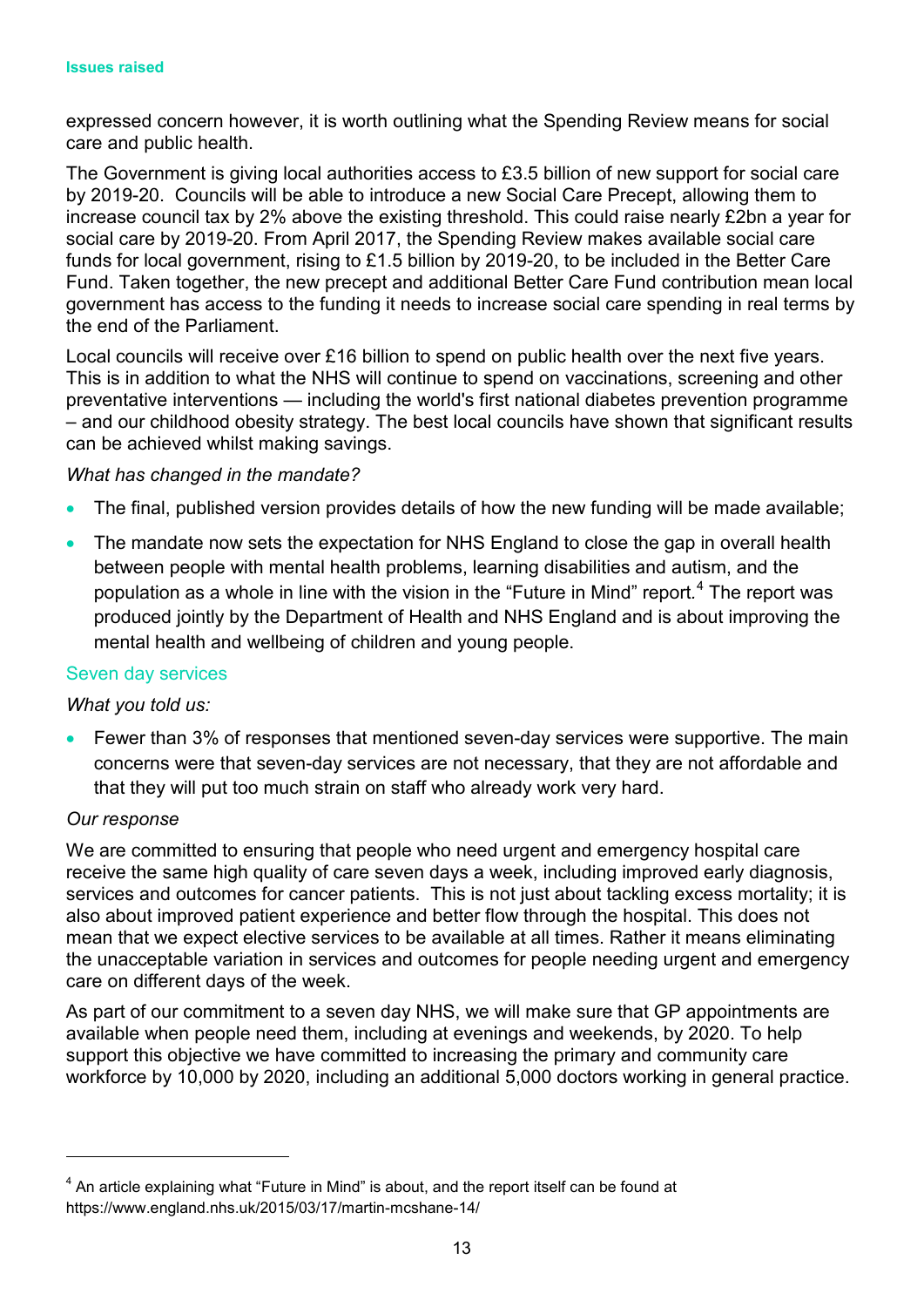# *What has changed in the mandate?*

• We added a clear requirement stating what we want NHS England to deliver, that explains why we consider seven-day services to be fundamental, and outlines our intentions more clearly.

# **Staffing**

*What you told us:*

- NHS services need more staff to ensure safe provision of care;
- Concern that the mandate does not specifically mention staff;
- Pay for staff should be increased and conditions improved.

# *Our response*

NHS organisations are best placed to decide how many staff they employ, tailoring services to meet the needs of their patients and local communities, to deliver safe care. Health Education England (HEE) is the body responsible for delivering a better health and healthcare workforce for England. HEE is responsible for ensuring a secure workforce supply that reflects the needs of people that use health and care services, and the providers and commissioners of healthcare. As leader of the commissioning of healthcare, NHS England has a role to play and works with Health Education England.

### *What has changed in the mandate?*

• We have asked NHS England to ensure that the NHS looks after the health and wellbeing of staff and that it uses insights and feedback from staff to improve services.

# Level of detail in the mandate

# *What you told us:*

- A number of members of the public, private sector organisations, professional bodies and trade unions felt that the mandate was pitched at too high a level;
- Others were concerned that the mandate should not be over-prescriptive, for example to take account of wide variations in health economies across the country.
- Patient groups advocated for their concerns to be specifically reflected in the mandate or in the NHS Outcomes Framework.

### *Our response:*

 $\overline{a}$ 

The mandate is intended to set out our objectives to NHS England, but not to dictate to NHS England how it should achieve them, and we do not think that the mandate is the right place to address service-specific concerns.

The NHS Outcomes Framework<sup>[5](#page-12-0)</sup> contains the measurements that the Department of Health uses to determine how well NHS England is doing at improving health outcomes. We are not refreshing the NHS Outcomes Framework this year. However, work on the measures to be used in the CCG assessment framework is ongoing, and will be published in March 2016. The assessment framework will be operational from 1 April 2016.

<span id="page-13-0"></span><sup>5</sup> You can find information about the NHS Outcomes Framework at <https://www.gov.uk/government/publications/nhs-outcomes-framework-2015-to-2016>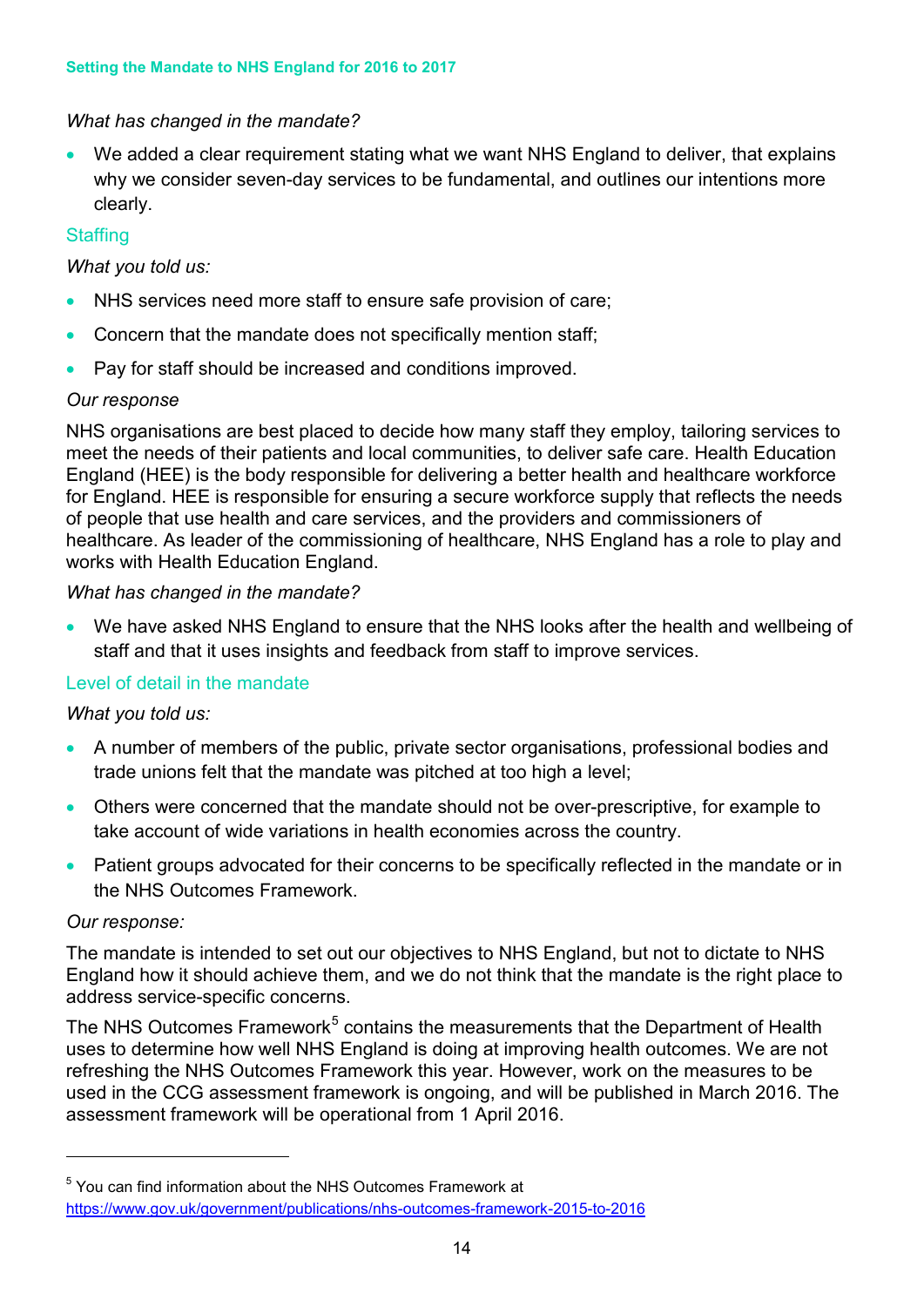### *What has changed in the mandate?*

• The consultation document indicated that we would measure NHS England's performance against the objectives in the mandate in terms of progress against the key things we want NHS England to deliver each year. We have specified these in more detail in the annex to the mandate.

### Specialised services and new/innovative treatments

### *What you told us:*

- Charities felt that there was a lack of clarity around NHS England's role in specialised services commissioning, which includes treatments for many rare or long-term conditions;
- Charities also requested more support for those managing long-term conditions, especially rare diseases;
- Patient groups were the most concerned around waiting times for diagnosis and treatment.

### *Our response*

NHS England is responsible for commissioning around 140 services which are deemed to be "specialised". These include services which are expensive, complicated or for rare conditions where it is better for NHS England to commission them for the whole country instead of CCGs doing so locally. To make the best use of resources, NHS England has made a commitment to CCGs and other stakeholders that it will apply the same level of scrutiny to its own direct commissioning responsibilities, including commissioning for specialised services, as it does to CCG commissioning. As a result, it has developed a Direct Commissioning Assurance Framework, similar to the CCG assessment framework, to ensure similar scrutiny of its own commissioning responsibilities. NHS England's Board will also ensure that NHS England's direct commissioning is efficient, effective, and in the best interests of patients. Health services, whatever their geographic location, will always remain part of the NHS. For specialised services, national quality standards will remain in place, meaning that services will have to deliver the same quality, whichever body commissions them.

Subject to the provisions of the Cities and Local Government Devolution Bill, NHS England may, in some circumstances, and subject to defined criteria, decide to delegate the commissioning of some specialised services to CCGs, working with combined or local authorities. National standards would still apply and NHS England would remain accountable for meeting its statutory duties in relation to these services. NHS England would delegate only where it was in the best interests of patients.

The mandate asks NHS England to increase the numbers of people with access to personal health budgets to enable patients to make meaningful decisions about how best to manage their health and care, particularly for people with long-term conditions.

### *What has changed in the mandate?*

- We added a clear deliverable to meet clinical standards in the NHS Constitution;
- We added a commitment to increase the number of people with access to personal health budgets and integrated personal budgets.

### Consultation process

### *What you told us:*

• The consultation period was too short, and the consultation was not adequately publicised.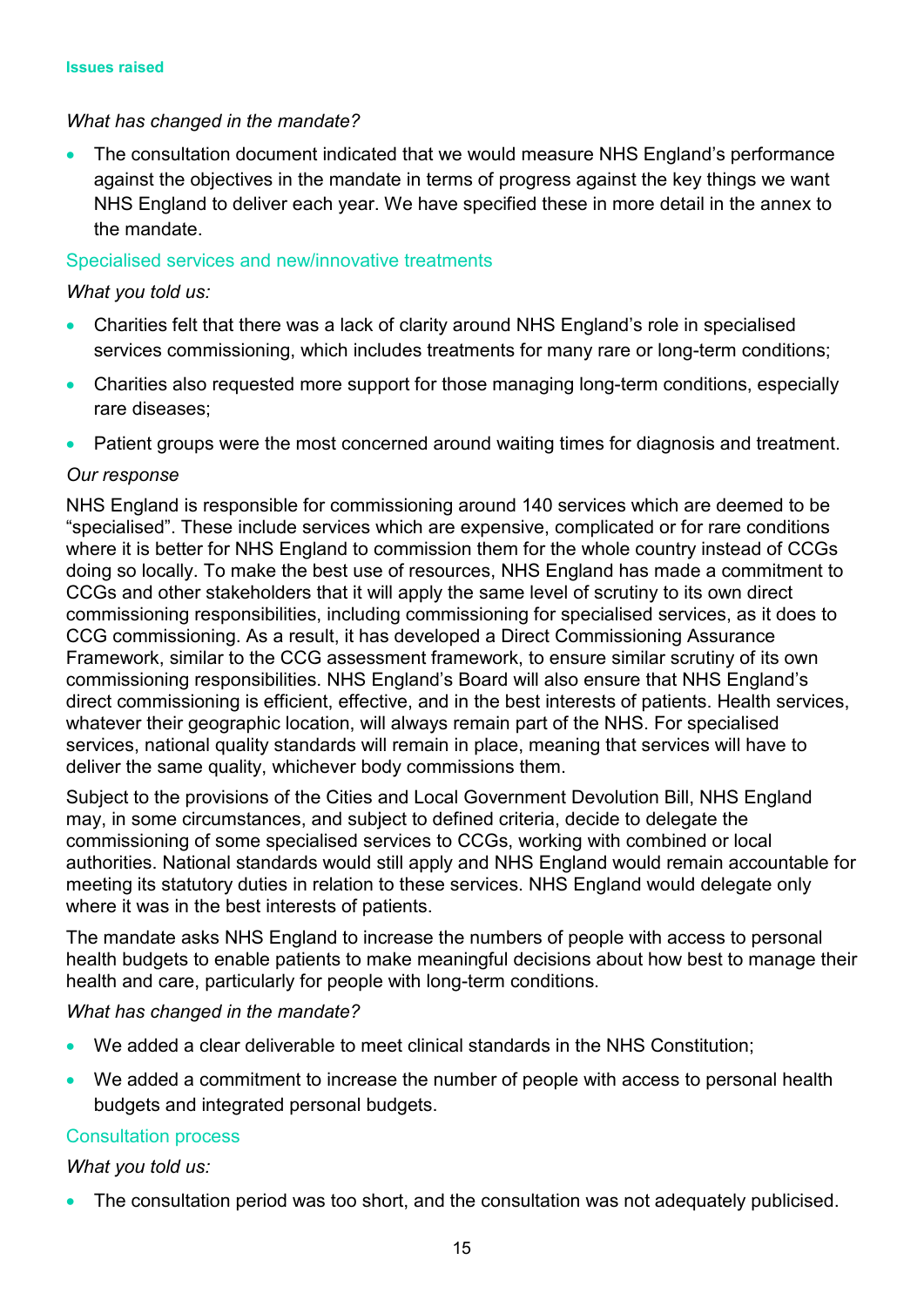#### *Our response:*

Under legislation, the Secretary of State for Health is required to consult with NHS England and Healthwatch England on the mandate. As with other occasions where we have made significant changes to the mandate, as opposed to a refresh, we wanted to go further and to open the consultation to the public. Many consultations run for around four weeks. We have consulted on the mandate twice before, and on both occasions received around 300 responses in total compared to around 130,000 this time. We made a written statement to Parliament, publicised the consultation on the GOV.UK site, the department's Twitter account and in various departmental bulletins as with the previous consultations on the mandate. NHS England and Healthwatch England also publicised the consultation through their regular bulletins. We therefore reject the suggestion that we attempted to "hide" the consultation or that we did not make an effort to publicise it.

We apologise for technical difficulties encountered by some respondents. This was caused by the unprecedented volume of replies. We moved quickly to address this, and we provided both a larger inbox capacity and a web-based response form on Citizen Space, both of which were publicised on Twitter.

#### Response to service-specific responses on wheelchair services and autism

Some of those responding to the consultation wrote in support of campaigns concerned about access to wheelchair services, and long waits for autism diagnosis causing serious difficulties for patients and their families. The mandate is a strategic document outlining our key objectives for NHS England without prescribing how NHS England should deliver them. To have objectives that focus on individual services or conditions would work against this. However, the Wheelchair Leadership Alliance and National Autistic Society campaigns raise some very valid points and we want to take the opportunity to note the considerable work under way in both of these areas. These points focus mainly on waiting times, access and variations in quality, which are three of the key themes that we are addressing in the mandate.

#### Wheelchair services

Wheelchairs clearly provide a significant gateway to independence, well-being and quality of life for thousands of adults and children. They play a substantial role in facilitating social inclusion and improving life chances through work, education and activities that many people who do not need wheelchairs take for granted.

Although there are many examples of good practice around the country, we know that unfortunately, this isn't always the case. People often find themselves waiting a long time for wheelchairs, or sometimes develop secondary health complications resulting from an unsuitable chair. In an attempt to address that, NHS England is working with a number of organisations to improve the way all wheelchair users are supported. NHS England's focus is on three key areas. It has established a new national data collection which went live from 1 July 2015 to enable benchmarking and the use of transparent data to drive improvements. It is also piloting a tariff for wheelchairs. This is intended to allow commissioners the flexibility to move away from simple contracts. It will support more advanced commissioning, improving efficiency and better aligning resources to the needs of individuals. Finally NHS England is working with CCGs to support them in improving their commissioning of wheelchair services. Through its Improvement Support Programme, NHS England is working with eleven CCGs in two localities. The work will help support their service improvement ambitions and will also create guidance, evidence and material which can then be shared with other organisations and communities, so that the support is also of benefit to all organisations seeking to improve services.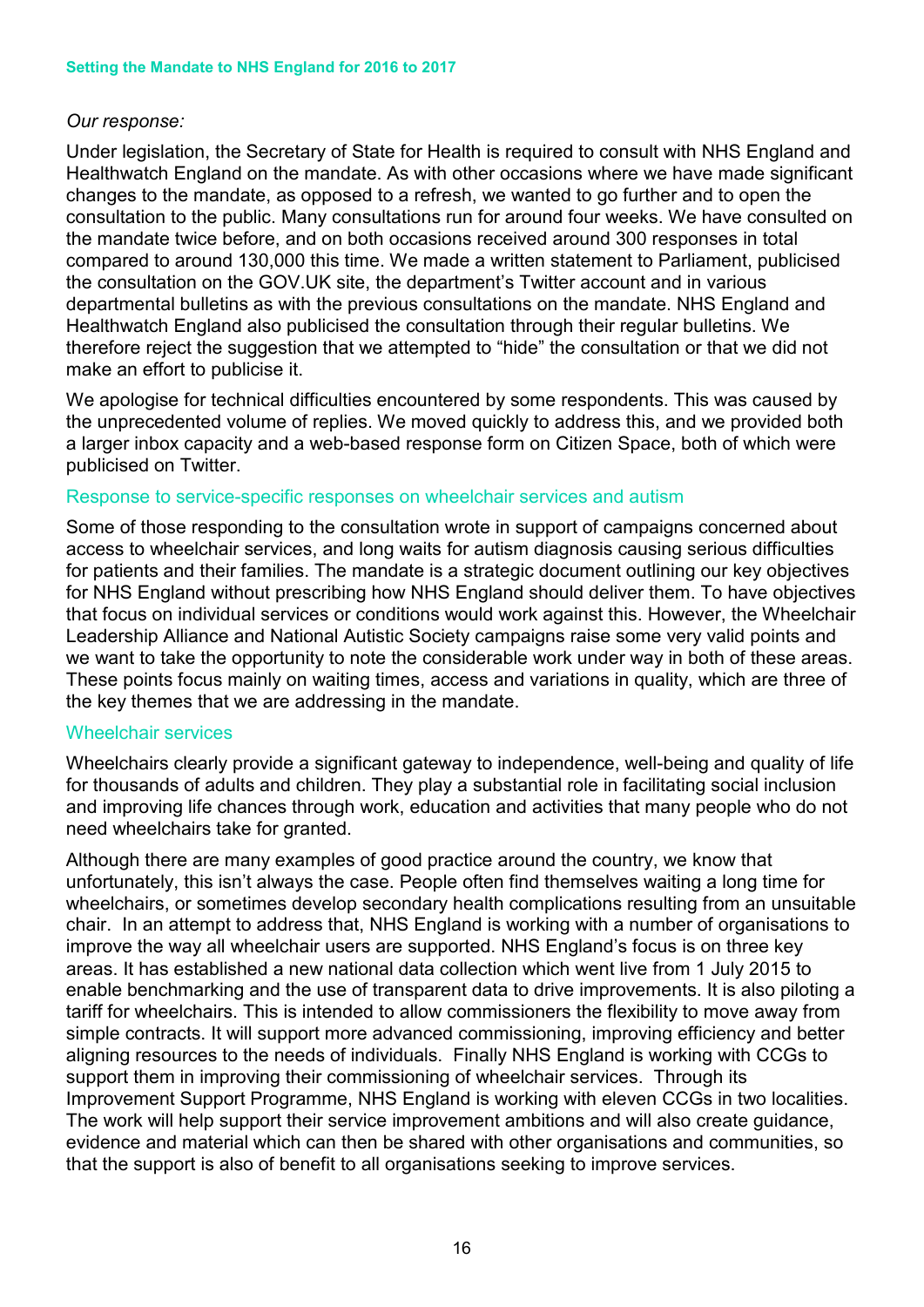# Autism Services

The 2010 Autism Strategy and its related statutory guidance were updated by the Think Autism Strategy in 2014 and new statutory guidance in 2015. Both built on progress that had already been made by commissioners and providers as well as requirements in legislation such as the Care Act 2014 and the Children and Families Act 2014 to further improve the care and support that local authorities and NHS organisations provide for adults with autism. It is though, for local authorities and local commissioners to make decisions about spending priorities based on local needs and circumstances, including support and services for autism locally. The annual national autism self-assessment exercise led by Public Health England can play a key role in helping local authorities and the NHS to work with their partners on identifying the progress they are making and the next steps they need to take. The latest report on the position across England will be issued shortly and the latest exercise included a specific focus on accessing post diagnostic support including occupational health and speech therapy.

The Department of Health has raised with NHS England the difficulties that children and adults who might be on the autism spectrum can have in getting an appropriate diagnosis in a timely manner. NHS England is working with CCGs and other partners to find ways of ensuring that National Institute for Health and Care Excellence (NICE) guidelines, which set out the quality standards for NHS treatments, are met more consistently.

The Healthy Child Programme plays an important role in supporting the early identification of autism in the first five years of a child's life. This is the key universal service for improving the health and well-being of children, through health and development reviews, health promotion, parenting support, screening and immunisation programmes. NHS England's complex needs board are considering what additional support might be needed to ensure success in improving early years diagnosis as part of the implementation of new arrangements for special educational needs and disability (SEND). In addition, the Early Years Foundation Stage, which all OFSTEDregistered early years providers must meet, requires the ongoing assessment of children's progress

There is a real opportunity in the new arrangements for children and young people with SEND for commissioners to develop effective joint commissioning of services across education, health and social care. Collaboration between CCGs and local authorities on the development of the Local Offer of services for children and young people with SEND, will help commissioners identify effectively gaps in provision. Similarly, Education, Health and Care (EHC) plans, because they are developed with the child or young person and their family, and focus on the outcomes which will make the biggest difference to them, will help commissioners identify the key issues relating to access, and help inform commissioning strategies to deliver improvements. The EHC plans for a local area provide a myriad of individual needs assessments, giving commissioners a cumulative picture of local need and preferences.

NHS England will assure the performance of CCGs, to ensure that their role in implementing the new arrangements helps to remove inequalities in access to care for children and young people with SEND. NHS England's multi-agency Children's Complex Needs Implementation Board will oversee work to support commissioners and providers in implementation.

What has changed in the mandate?

• We added a deliverable to the mandate which commits NHS England to close the health gap between people with mental health problems, learning disabilities and autism, and the population as a whole in line with the vision in "Future in Mind".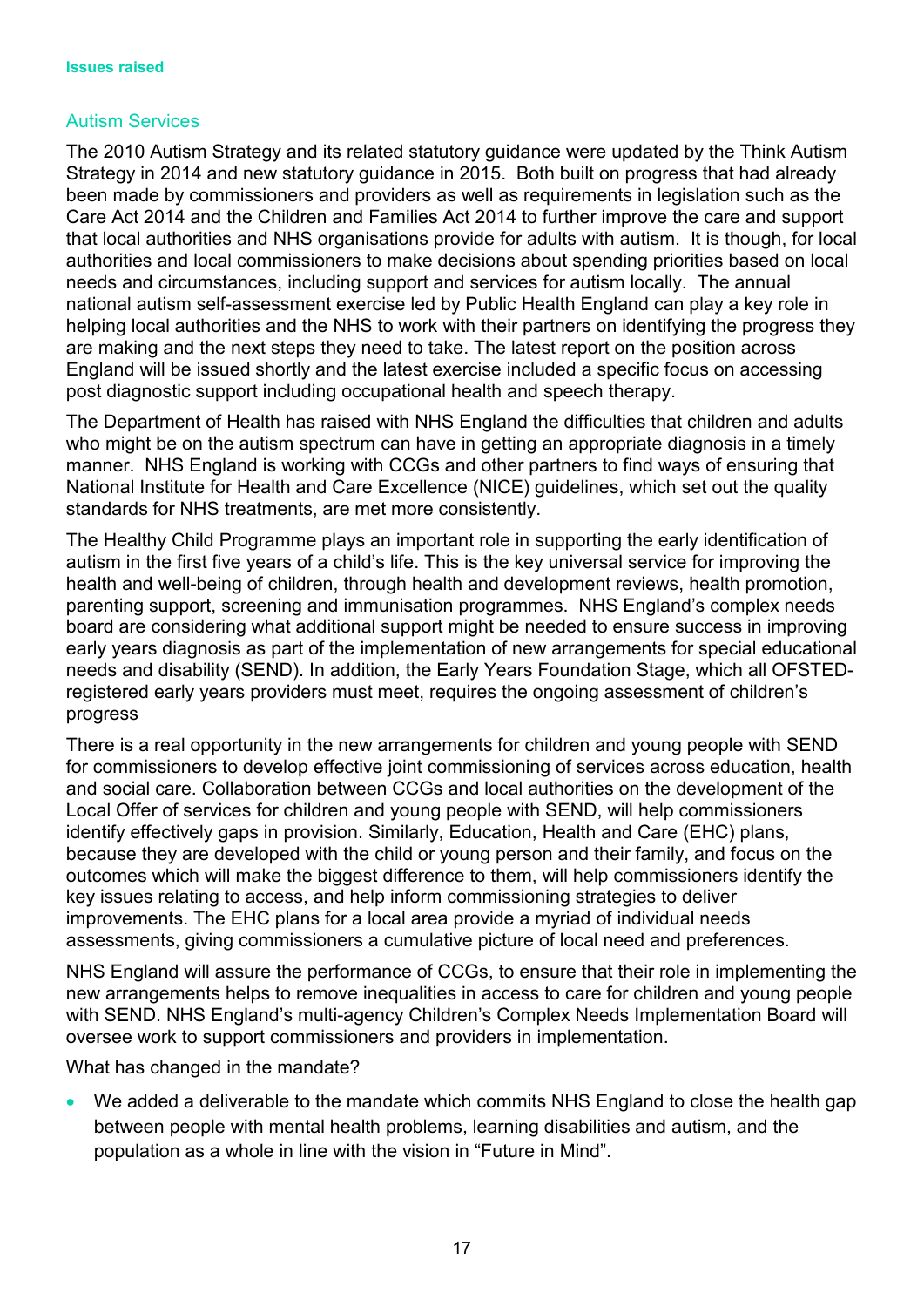# <span id="page-17-0"></span>3. Views on our aims for the mandate

### **Question 1: Do you agree with our aims for the mandate to NHS England?**

*"Some of the wording could be ambiguous… I believe the aims should be to have a comprehensive health service for all, free at the point of delivery " –* member of the public

*"The RCN supports the aims identified in the mandate, and welcome the clarity of approach given by having four aims. We are also supportive of the Government intention to set the mandate with a longer time frame, and an accompanying budget."* – the Royal College of Nursing

### **What you told us:**

A majority of individual respondents withheld support for the aims of the mandate, primarily on the basis that the consultation document did not explicitly state that the Government was committed to providing a comprehensive health service free at the point of delivery or that respondents did not believe that enough funding was available. The Government has since reaffirmed its commitment to the NHS by again committing to increase health funding each year in this parliament, in spite of the continuing fiscal challenges. By 2020-21, the Government will increase funding for the NHS by £10 billion a year in real terms compared to 2014-15, to support the implementation of the NHS's own plan – the NHS Five Year Forward View – to transform services across the country.

Those that were supportive frequently cited multi-year budgets and a longer term approach to planning for the NHS as reasons for their support.

By contrast, 63% of organisations that responded were in favour of our broad aims and only 10% disagreed. A number of specific points, mainly from organisations (though echoed by small numbers of individuals) were identified:

### **Accountability and responsibility**

You said:

- Increased joint accountability for health and social care commissioners is needed;
- Need to set out health and social care responsibilities of local authorities:

### Our response:

The Department of Health and its partner organisations have developed a Shared Delivery Plan that sets out a single vision and plan for health and care. The mandate sets out NHS England's contribution to delivering this plan, and it is not intended to cover the roles of other organisations.

Our arrangements for joining up accountability for health and social care, and the roles that local authorities and NHS bodies play relative to one another are still evolving. This will be informed by the outcomes from NHS England's vanguard sites which are trialling new approaches to the commissioning and provision of health and care.

### **Prevention**

### You said:

Improve the definition of "prevention";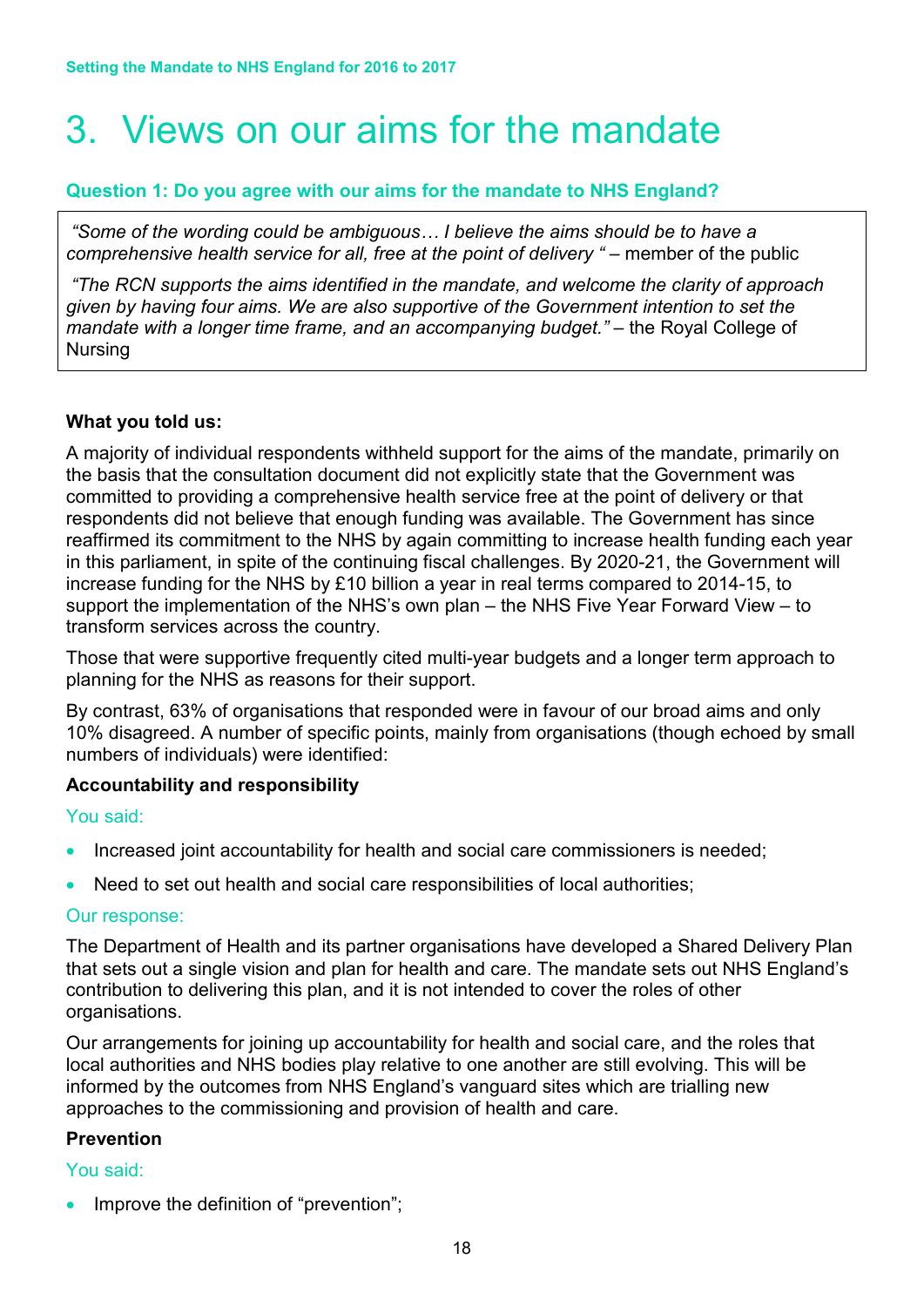### Our response:

Prevention covers a wide variety of activities that aim to achieve a step change the NHS preventing ill health and supporting people to live healthier lives, including improvement in the quality of care and support for people with dementia and increased public awareness. Priorities for prevention of ill-health can vary amongst different areas and populations. For this reason, the mandate needs to avoid being overly prescriptive.

### **Innovation**

#### You said:

• Note that not all innovation is, or needs to be, transformative (or, to put it another way, good ideas don't always involve big changes).

#### Our response:

We recognise that innovation does not necessarily require major change to make it happen, and that smaller-scale ideas and initiatives are often of great value. However, we think it is right that the mandate focuses on larger and more challenging ones that will play the largest part in delivering a sustainable health and care system, as these will be the most difficult and complicated to achieve successfully and the most likely to require support and co-ordination by NHS England.

### **What has changed in the mandate?**

• We now explicitly state our commitment to a comprehensive health service free at the point of use in the mandate.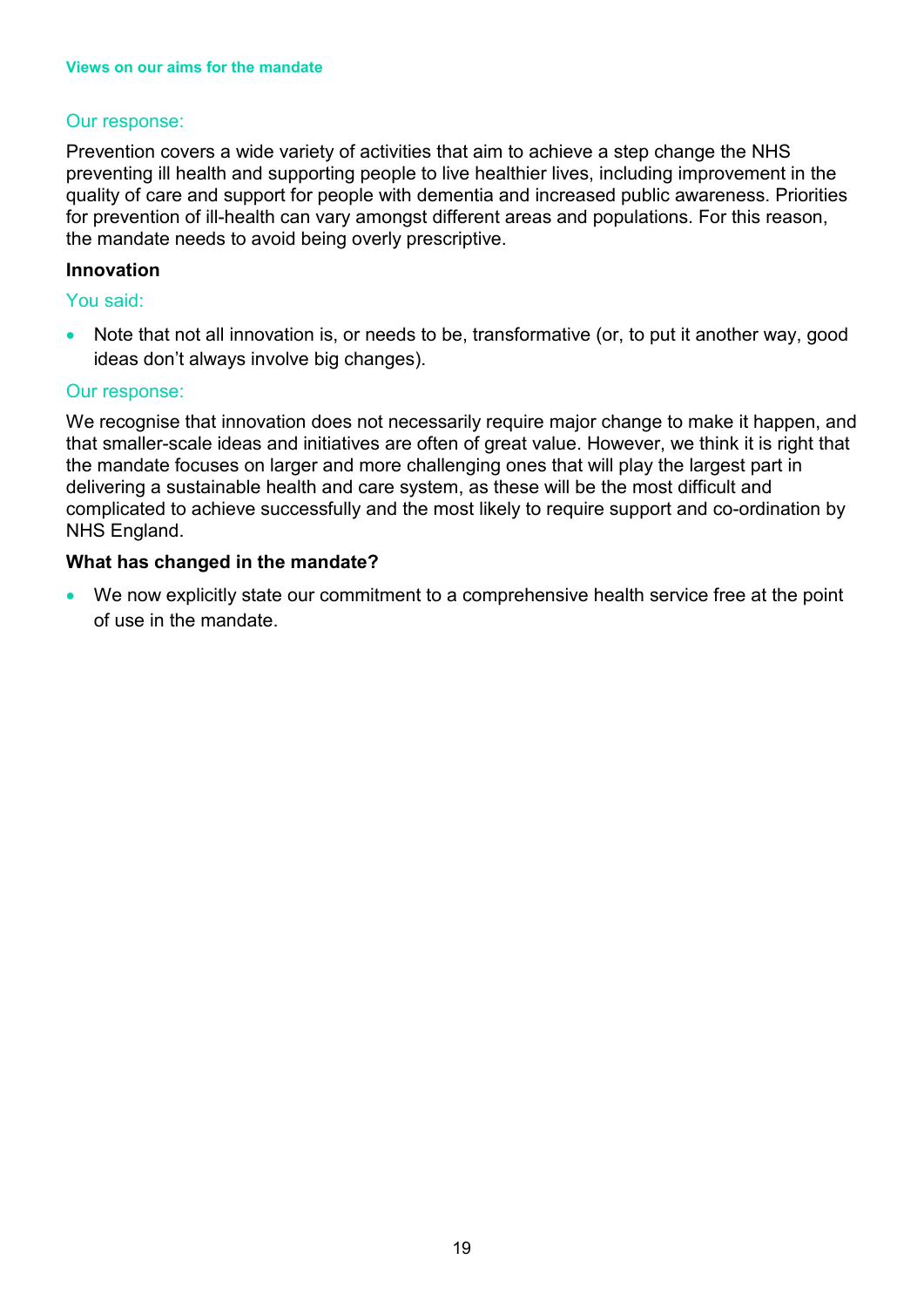# <span id="page-19-0"></span>4. Views on the scope

# **Question 2: Is there anything else we should be considering in producing the mandate to NHS England?**

*"HM Government should have a view on how the community of NHS staff is valued and*  supported. From the point of view of patients, the staff are the NHS." – member of the public

"*Working with carers will be key to achieving the outcomes set out in the mandate" –* Sheffield City Council

# **What you told us:**

A small minority of both individual and organisational respondents felt that the mandate did not need to consider anything else. A large variety of suggestions were received, not all of which fell within NHS England's gift.

Other suggestions included the following.

# **Budget flexibility**

You said:

• Add a reference to in-year flexibility in multi-year budgets to support investment;

### Our response:

• We believe that NHS England has sufficient flexibility in the way that it allocates funding for commissioning, and that multi-year budgets will reinforce this.

### **Role of primary care**

#### You said:

Clarify the role of primary care in achieving objectives;

#### Our response:

The role of primary care in the health service will continue to be pivotal. As with the respective roles and accountabilities of CCGs, local authorities and others, the role of primary care is evolving. Work on out-of-hospital care by vanguard sites and the introduction of seven-day services will all have an impact.

#### **Role and contribution of carers**

### You said:

- Add a reference to the role of carers, as most care for long-term conditions is provided by them at home;
- Add specific reference to the carers of dementia sufferers, as they have particularly challenging needs;
- Commit to providing carers with the support they need, as this can reduce unnecessary hospital stays.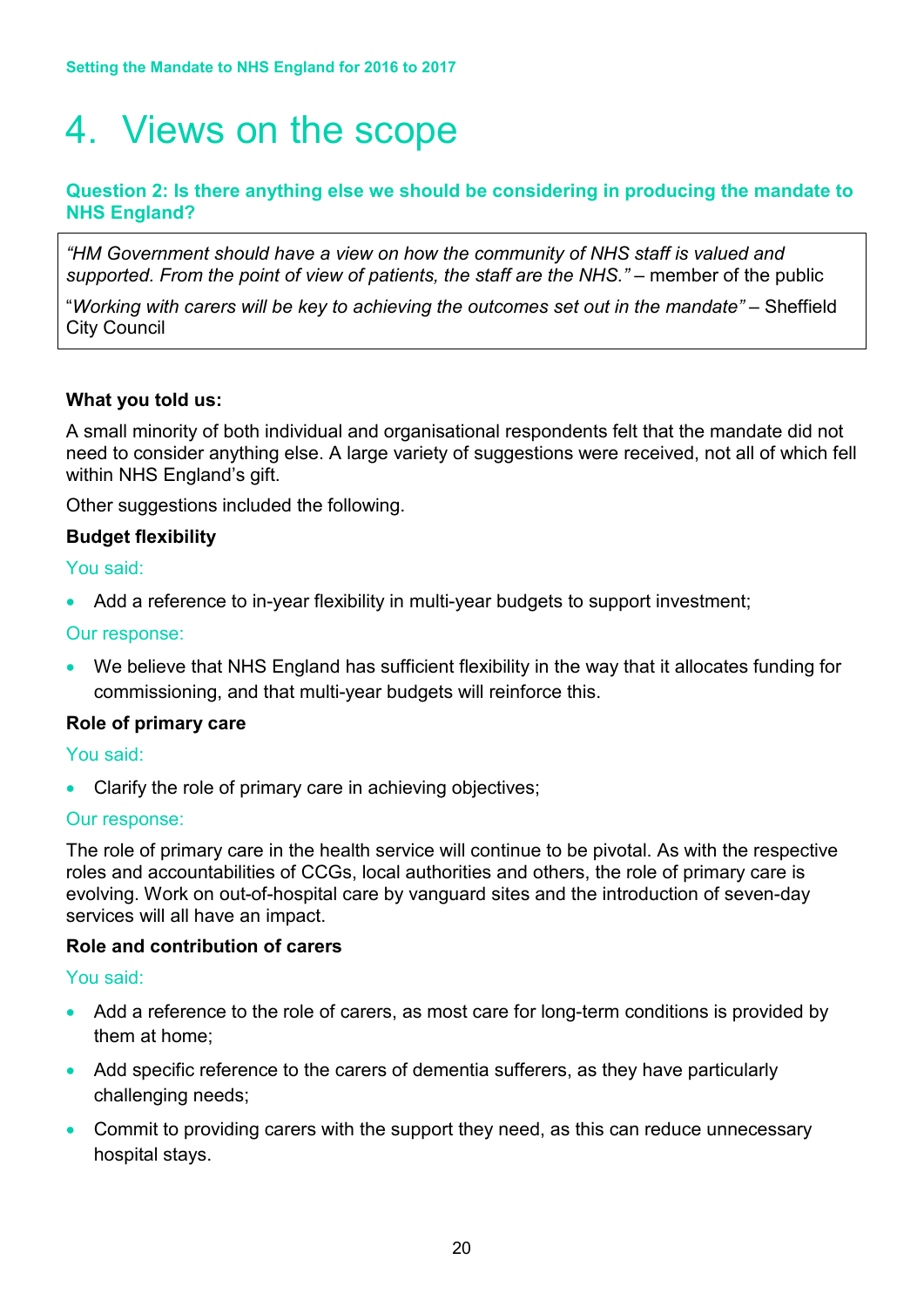# Our response:

We agree that carers are critical to supporting people with long-term conditions, and that they themselves require support. NHS England will ensure that carers are routinely identified and given access to information and advice about available support, that carers for dementia sufferers receive timely, high-quality and compassionate support from diagnosis to end of life and to better use technology and data to empower carers. Carers will also benefit from NHS England's objective to increase the use of personal health budgets for those with long-term conditions.

### **Staff health and wellbeing**

### You said:

• Add a specific reference to staff wellbeing, in particular reducing incidence of bullying and harassment;

#### Our response:

NHS England recently announced a £5 million drive to improve the health and wellbeing of NHS staff, working in partnership with NHS Employers, Public Health England and other partners. Bullying and harassment in any workplace is unacceptable. Both the Department of Health and NHS England have addressed this in their responses to Robert Francis' report, "Freedom to Speak Up?"

### **Staff training and education**

#### You said:

• Add a stronger reference to staff training and education needed to ensure providers are actually capable of delivering objectives, especially in support of research and innovation;

#### Our response:

We believe that the staffing needs required to support delivery of the mandate can be met from the £10 billion of additional funding we are making available to the NHS, and through the changes we have put in place to enable Health Education England to deliver the additional staff that the NHS requires.

#### **Long-term changes**

### You said:

• Note areas where impact of changes will not be felt for some years;

#### Our response:

We understand that some initiatives will not deliver benefits immediately, and will require sustained support. We believe that the funding profile announced in the Spending Review will enable the NHS to make the long-term commitments that are required.

### **Strategies for large-scale health issues**

#### You said:

• Include centrally-driven, national strategies for large scale health issues e.g. stroke;

### Our response:

The Government and NHS England are taking forward national strategies to improve services for cancer, dementia, mental health, learning disabilities and autism, and diabetes.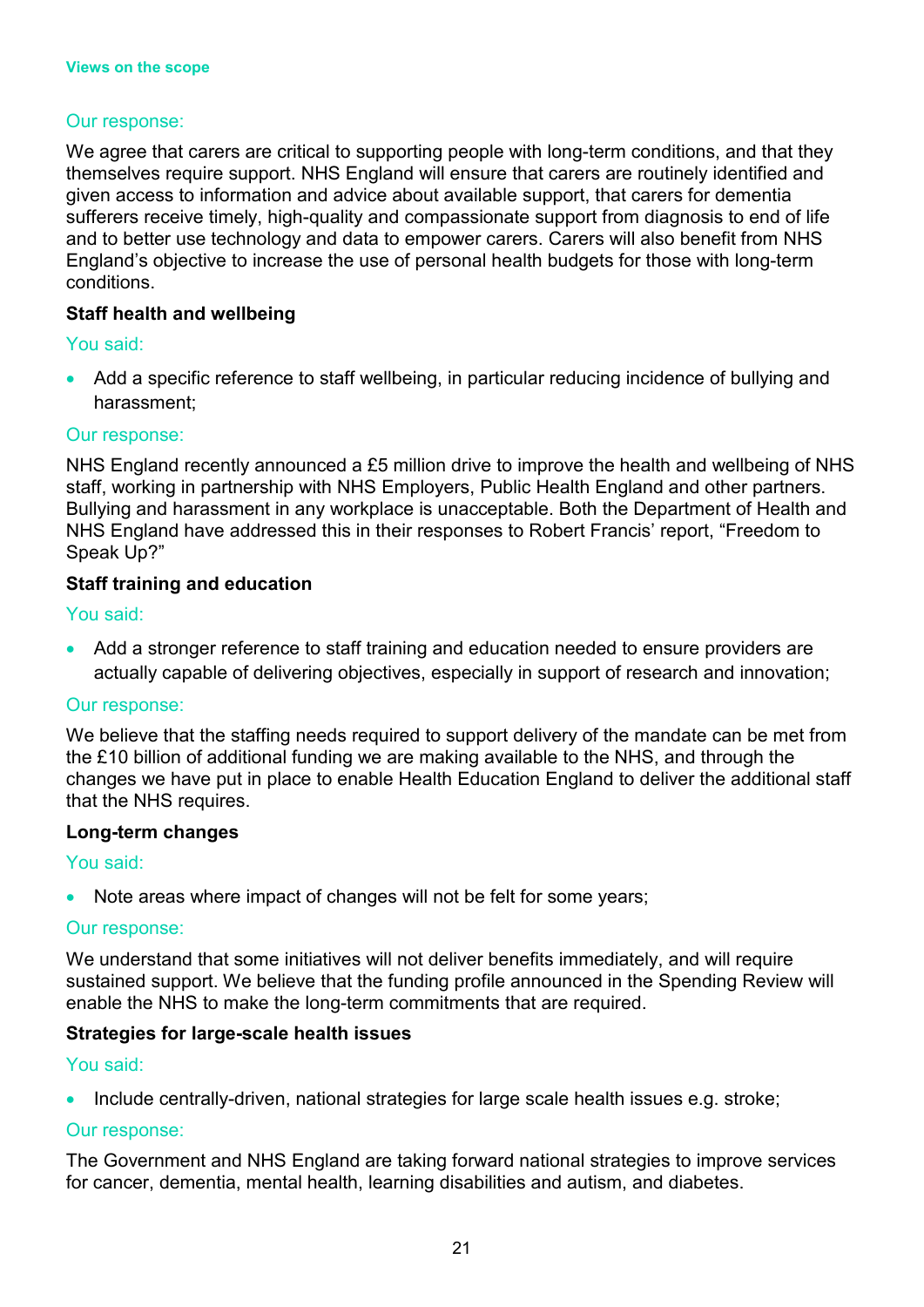# **What has changed in the mandate?**

- We set out deliverables in support of objective 5 in the annex, which cover how GPs will contribute to the transformation of out-of-hospital and urgent care;
- We added a reference to supporting carers and their families to the annex section on dementia;
- We added a commitment to identifying carers and giving them access to information and advice about the support available to the annex section on patient experience;
- We added a commitment to meeting the needs of family and carers to the annex section on health and social care integration;
- We added a firm deliverable committing NHS England to achieve its plan to improve the health of the NHS workforce.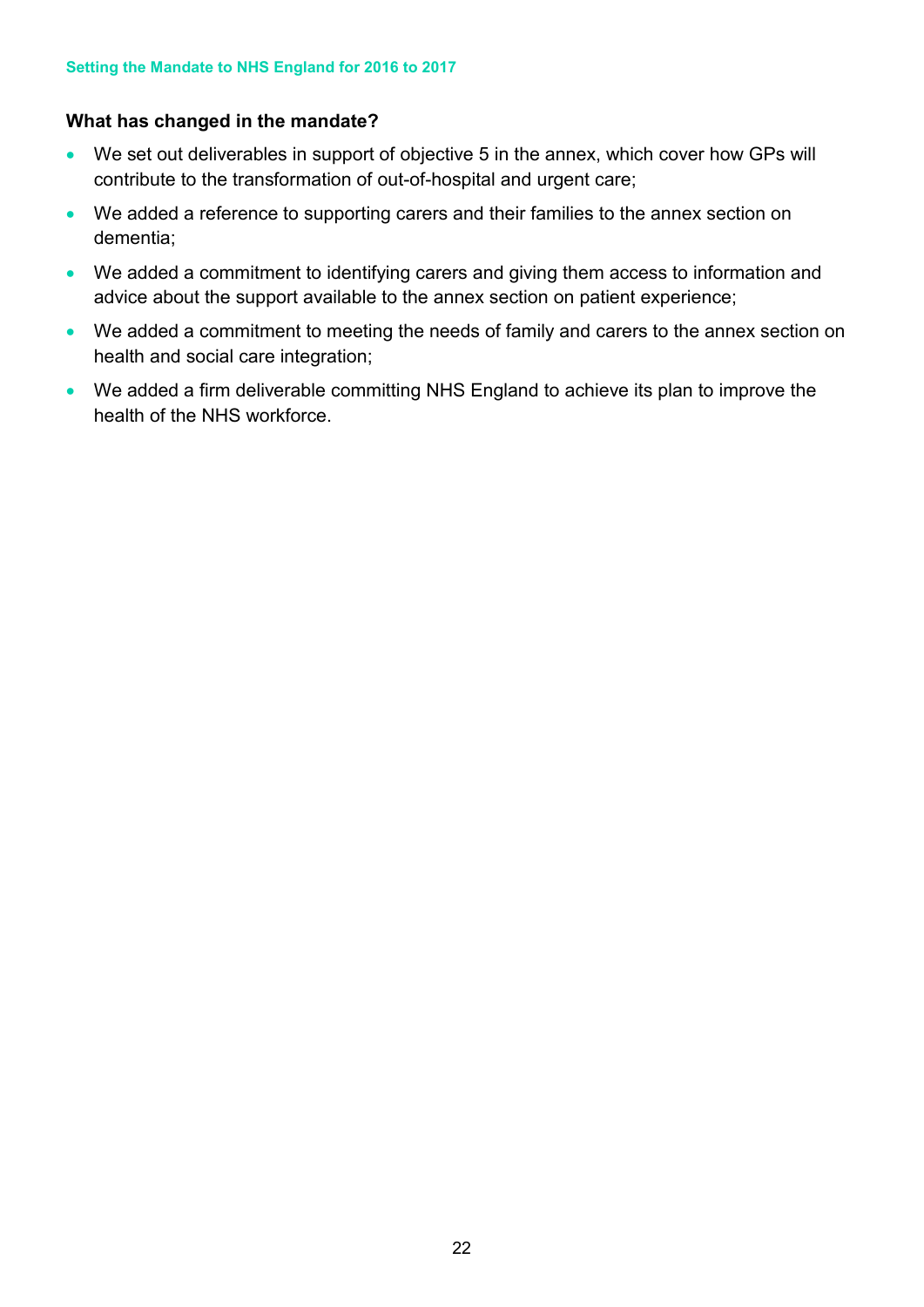# <span id="page-22-0"></span>5. Views on the overarching objectives

#### **Question 3: What views do you have on our overarching objective of improving outcomes and reducing health inequalities, including by using new measures of comparative quality for local CCG populations to complement the national outcomes measures in the NHS Outcomes Framework?**

*"Striving to improve healthcare provision is admirable. However, the means to that end should not be counter-productive…"* –member of the public

*"The new measures of quality need to incentivise CCGs to commission for outcomes and not emphasise unhelpful performance management approaches to contracting services from providers."* – NHS Providers

# **What you told us:**

Views from both members of the public, and organisations, were mixed. All regarded the objective of improving outcomes and reducing inequalities as laudable, but a wide variety of opinions were expressed on how the NHS should go about this. Some welcomed comparative measures for CCGs but there was concern about the administrative burden associated with them.

Around 20% of individual responses were positive about the objective versus around 55% negative. By comparison, around 50% of organisations were positive versus only 10% negative.

The following points were raised:

### **CCG Assessment Framework**

### You said:

- You are concerned that the CCG assessment framework will be too bureaucratic;
- You are concerned that the CCG assessment framework will either be too simplistic and so potentially misleading, or too complex and so not useful to the public;
- More information is needed about how CCG assessment framework works alongside NHS Outcomes Framework and clearer guidance on how information will be used – clarify its purpose;
- We should drop the idea of single, Ofsted-style CCG rating as per the Kings Fund report;
- The CCG assessment framework should include cardiovascular diseases;

### Our response:

Work to develop the CCG assessment framework is still ongoing. NHS England is consulting with its NHS partners on the selected indicators in December and the Department of Health will continue to work with it closely. This will include working to ensure that existing data are used to inform measures wherever possible, striking a balance between the sophistication and accessibility of measurements with transparency as the key driver and ensuring that the measures in the framework align to the mandate and the outcomes framework.

The Department of Health and NHS England have considered the Kings Fund report and agreed that from summer 2017, NHS England will provide a single, summative rating for each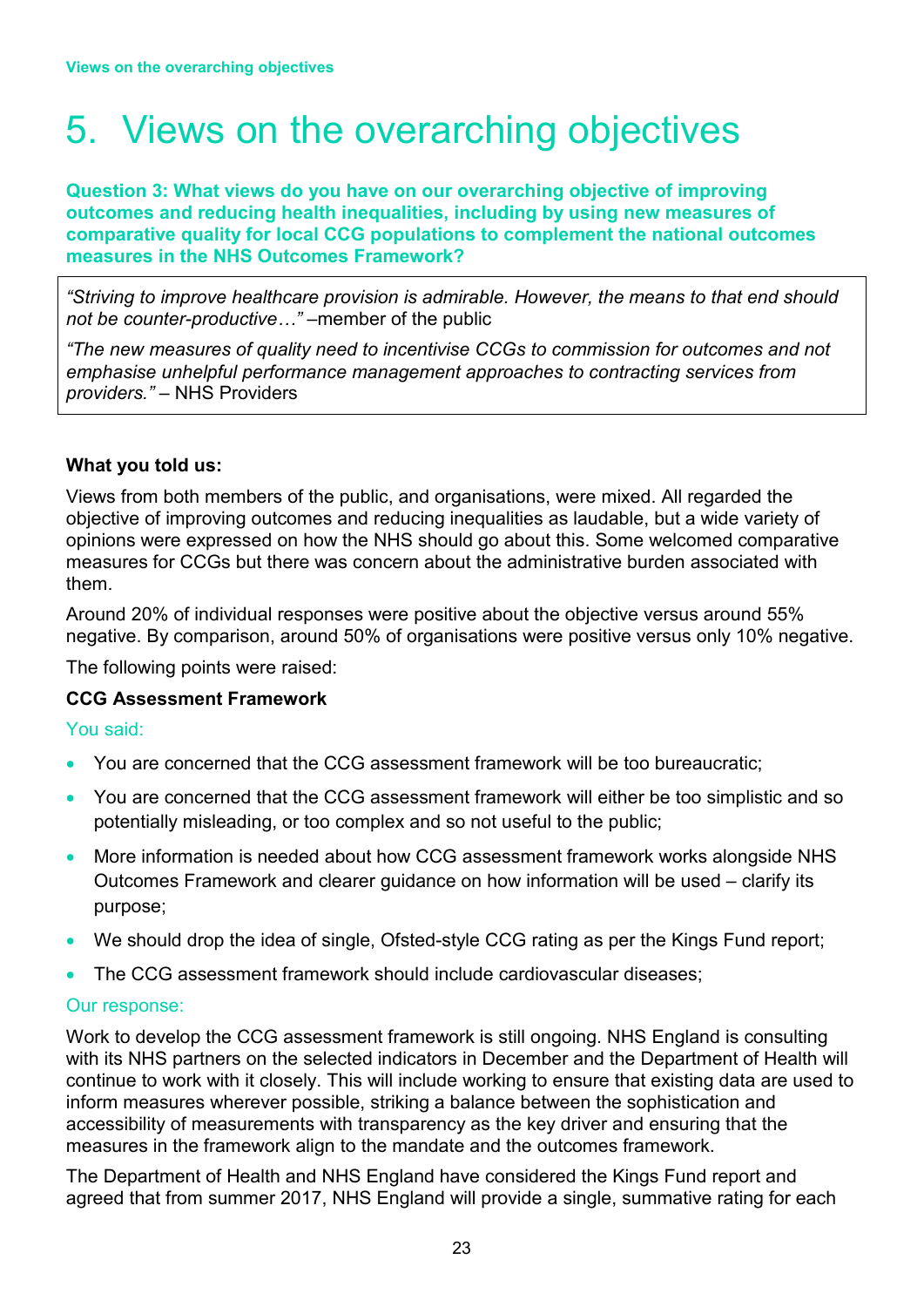CCG based on a four point scale of outstanding, good, requires improvement or inadequate. Whilst we note the Kings Fund concerns, the CCG ratings will be based on an annual assessment of six key clinical areas, including mental health, each of which will be moderated by an independent panel of experts. We are confident that this will result in robust assessments of CCG performance that will help the public understand how well their local CCG is performing.

# **NHS Outcomes Framework**

# You said:

- Simplify technical indicators in the NHS Outcomes Framework to make it more useful strategically. Consolidate the current three outcomes frameworks into one. Add measures on patient experience and quality of life as laid out in the Cancer Strategy. Include autism diagnosis waiting times. Include metrics on musculoskeletal diseases;
- Robust indicators for quality of End-of-Life care are needed;
- Objective on ensuring investment in the technology needed to implement the NHS Outcomes Framework and CCG assessment framework;

### Our response:

We are not refreshing the NHS Outcomes Framework this year, but the ongoing work on measures for the CCG assessment framework will inform future versions.

### **Variation**

You said:

• Much concern about variation and inequality – associated suggestion that the mandate should state that rationing of treatment or services is unacceptable;

### Our response:

Reducing inequalities and unacceptable variation is a cornerstone of our strategy for the NHS. The additional funding that we have committed, and we are confident that work that is planned or already underway, for example the work on mental health, wheelchair and autism services described in chapter 2, will achieve this.

### **What has changed in the mandate?**

- Objective 1 in the mandate to improve outcomes and reduce inequalities explains the role and fit of the NHS Outcomes Framework and the CCG assessment framework;
- We added a firm deliverable for NHS England to improve access to services for the most difficult to reach socio-economic groups.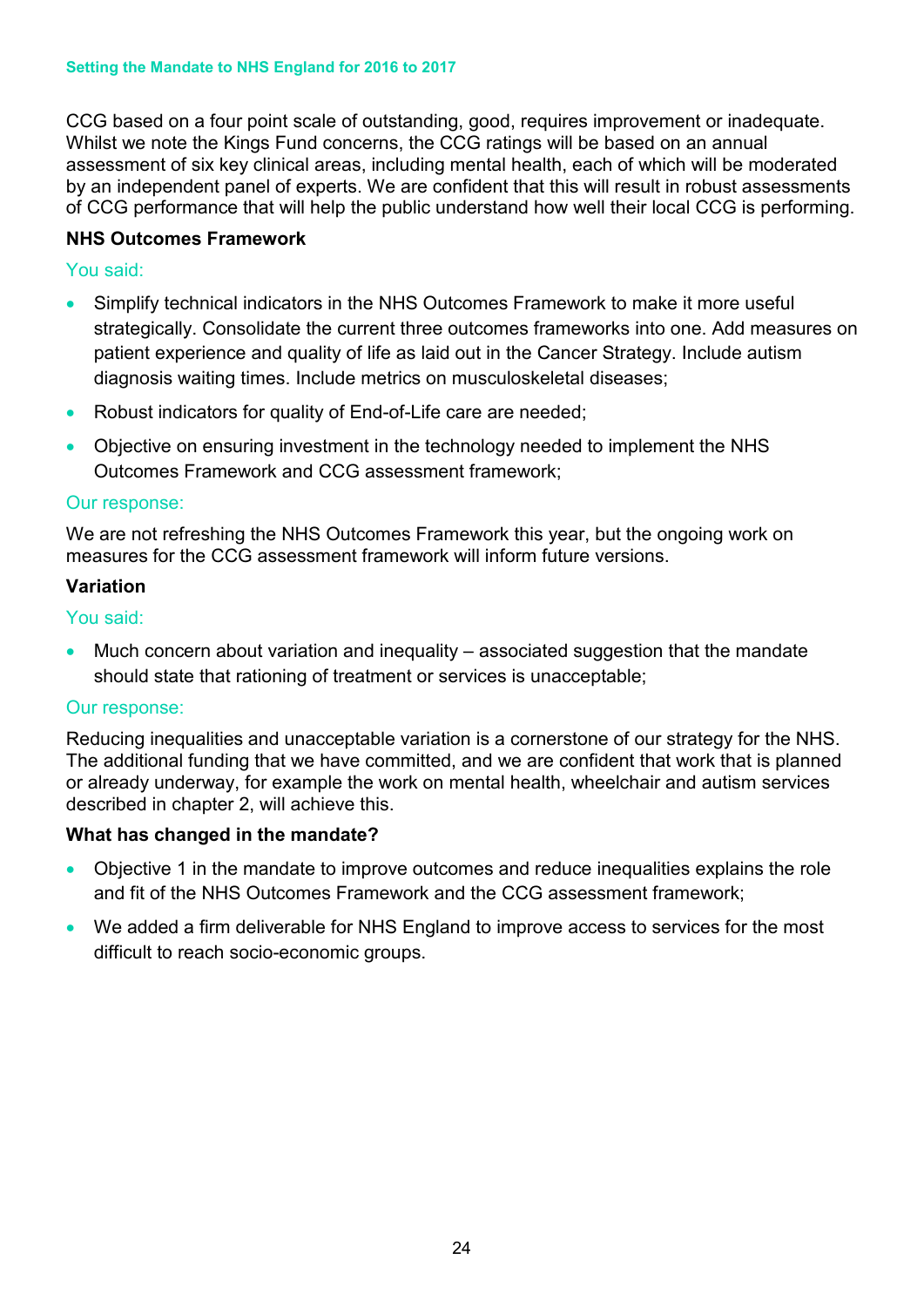# <span id="page-24-0"></span>6. Views on our priorities

# **Question 4: What views do you have on our priorities for the health and care system?**

### **What you told us**:

Only around 16% of individual responses expressed agreement with our priorities versus 60% disagreeing. By contrast, 39% of organisations expressed agreement versus 11% disagreeing, with around 40% neutral responses – these generally called for additional priorities without disagreement with what is already there.

Many of the negative public responses were due to disagreement that seven-day services should be a priority. Chapter 2 explains why we do not accept this view, and we have included a clearer explanation in the published mandate of our position, and the objectives underlying the day NHS.

Outside of this theme, a very wide range of suggestions were received, which tended to be linked to the specific concerns of the respondent – for example, patients and patient groups advocated strongly for their particular condition to be explicitly mentioned. Key themes included:

### **Mental Health Services**

### You said:

- Add a commitment to implement "Future in Mind" and Mental Health Taskforce reports once published;
- Include specific reference to mental health under prevention;
- Include an objective to close the inequalities gap for those with mental health conditions and to address premature mortality, including children, young people and those with learning disabilities;
- Include an objective to ensure improved access to services for children and young people with special educational needs and disabilities (SEND).

### Our response:

We will commit NHS England to achieve system-wide transformation in children and young people's mental health services in line with the vision in "Future in Mind", and this will include a focus on prevention. The Mental Health taskforce report will be published in January. The Department of Health and NHS England will agree a response to the report, which we expect NHS England to take into account. We agree that closing the health gap between those with mental health problems, learning disabilities and autism and the population as a whole should be a high priority, and we take very seriously the need to improve access to mental health services for children and young people.

### **Primary Care**

### You said:

• Focus more on an expanded role for pharmacy in reducing unnecessary GP visits and commitment to projects and programmes that aim to improve dispensing.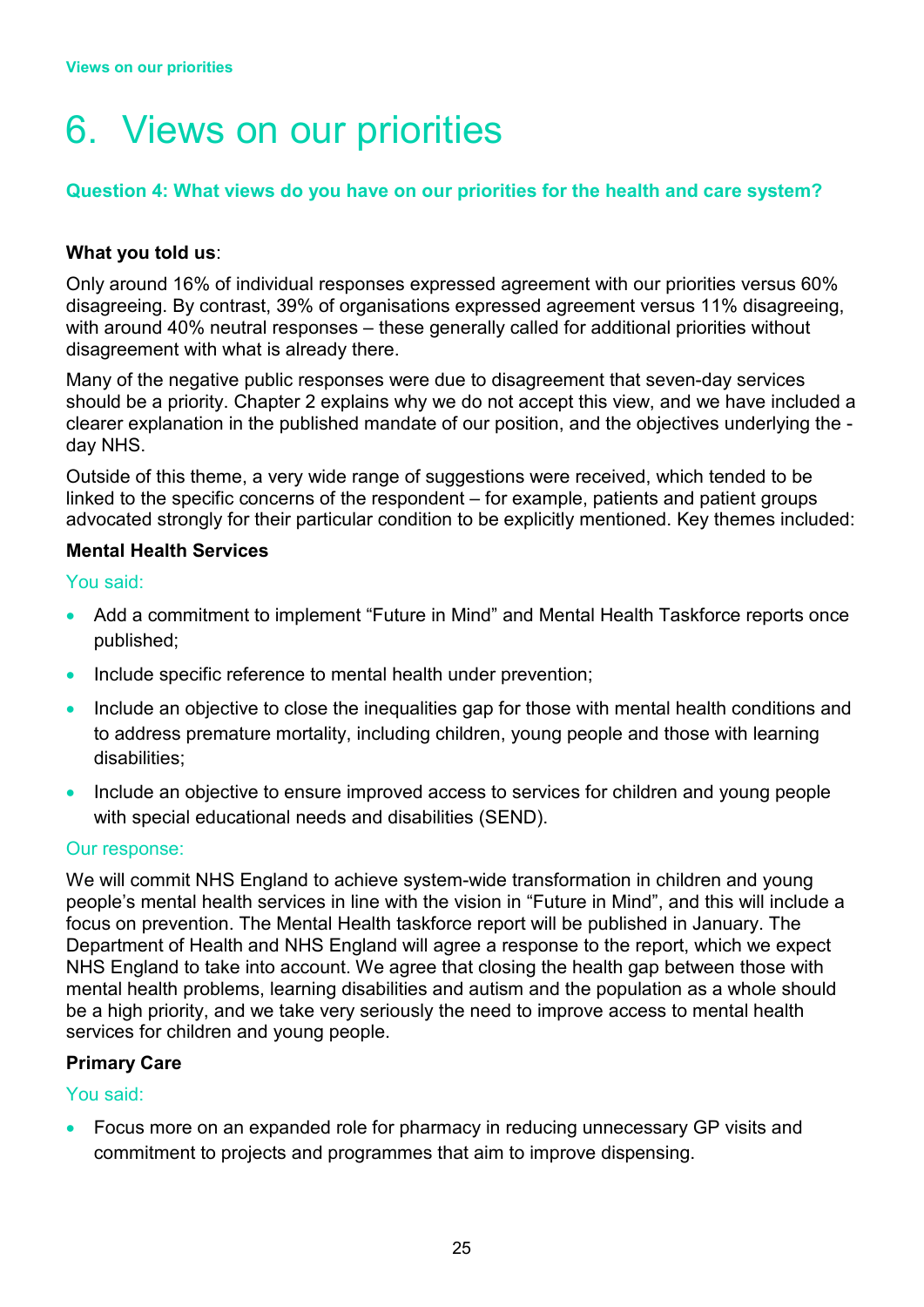# Our response:

Pharmacy plays a pivotal role in improving people's health and reducing health inequalities in their local communities, providing high quality care. As we move to more integrated care, there is real potential for pharmacists and their teams to play a greater role in keeping people healthy, supporting those with long term conditions and helping make sure patients and the NHS get the best use from medicines.

The NHS' Five Year Forward View, stated that there should be far greater use of pharmacists: in prevention of ill health; support for healthy living; support to self-care for minor ailments and long term conditions; medication review in care homes; and as part of more integrated care models.

Following the introduction, in October 2015, of a new advanced service under the community pharmacy contractual framework, community pharmacists are supporting GPs by providing seasonal flu vaccinations and in some GP practices, clinical pharmacists are helping deliver seven day care by providing patient facing, clinical pharmacy services.

### **Integration**

#### You said:

• Include an objective to ensure that the transition from child to adult care for mental health, disability and long-term conditions is properly handled;

#### Our response:

Our objective is for our improvements to mental health, learning disability and autism services to apply to people of all ages, and we will not be able to achieve this without improving the transition to adult care. This is reflected in the wording of our long-term aspiration for mental health services.

### **CCGs**

#### You said:

- Include an objective to ensure that NHS England addresses inequalities between CCGs (very large variations in prevention and treatment of hearing loss cited as an example);
- Include an objective for NHS England to make it easier for CCGs to access clinically approved and cost-effective guidance to ensure more consistent application;
- Include an objective for NHS England to ensure public consultations carried out by CCGs are fair and proportionate.

#### Our response:

The first objective in the new mandate to NHS England commits it to work with CCGs to reduce inequalities. Reducing unacceptable variations in access to treatment is fundamental to this. Inconsistent application of guidance is one of numerous factors that can contribute to inequalities of access and outcomes, and we would expect this to be addressed as part of this objective.

NHS England is working to improve the way that commissioners engage with the public as part of work to improve patient experience and create a person-centred NHS. This work will include looking at how local organisations including CCGs can be incentivised to make better use of the views of patients and the public alongside other sources of information to improve care.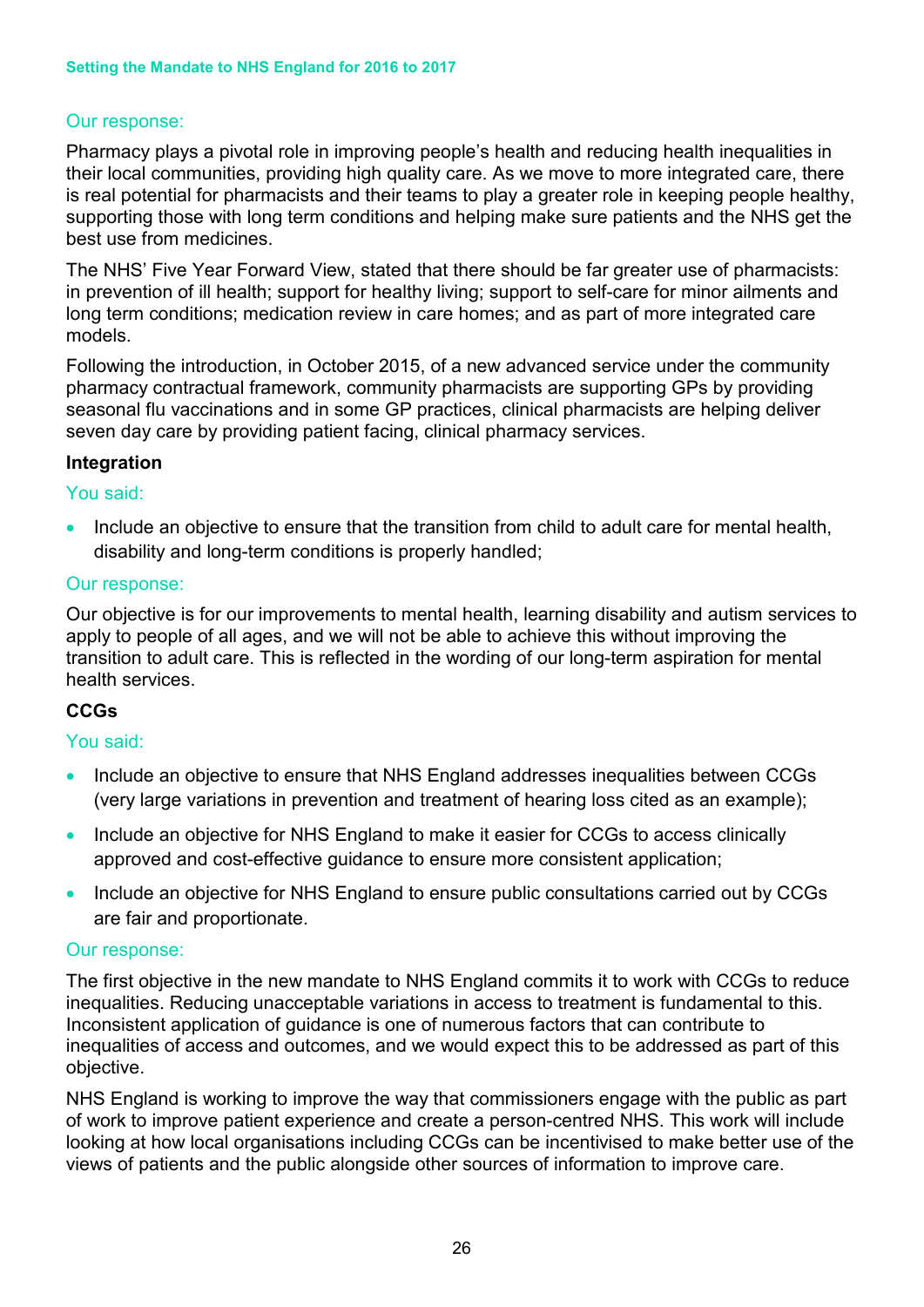# **Prevention**

You said:

- Target prevention measures at adults aged 40 years upwards as this is the point at which long-term conditions increase significantly;
- Include an objective for NHS England to improve the self-management of long-term conditions;
- Include an objective for NHS England to work to increase healthy/disability-free life expectancy.

# Our response:

Whilst we acknowledge that some sectors of the population will be a high priority with respect to prevention, we do not want the mandate to be prescriptive about how NHS England and its partner organisations take this work forward, especially because of the different populations that CCGs serve.

We believe that our objective for NHS England to increase the number of people with personal health budgets is the best way to enable patients, service users and their carers to manage long-term conditions and make meaningful decisions about their care.

Although we are not specifically addressing healthy/disability-free life expectancy, we believe that the quality of life indicators in domain two of the NHS Outcomes Framework, and the indicators relating to health gain from treatment in domain three address very similar issues.

# **Research and Innovation**

# You said:

- Include an objective for Accelerated Access Reviews to improve treatments available for specialised services and rare conditions;
- Include an objective to enable cost-effective, transformative new diagnostics and treatments to reach patients more quickly;
- Include an objective for NHS England to improve the transparency of processes for approving the adoption of innovative treatments;
- Include an objective to strengthen the links between different organisations involved in research and to make links across the entire life sciences field.

### Our response:

We are committed to using innovation and technology to support the transformation of the NHS and to speed up improvements in health outcomes. This is good for patients, good for the productivity of the country as a whole and drives economic growth. We are working to improve NHS England's own process for evaluating innovative treatments and services.

The Accelerated Access Review which is independently led by Sir Hugh Taylor will make recommendations to Government on reforms to accelerate access for NHS patients to innovative medicines and medical technologies (including devices, diagnostics and digital health solutions), making our country the best place in the world to design, develop and deploy these products. Sir Hugh Taylor published his interim report on the review on 27th October and will make his final recommendations to Government by April 2016.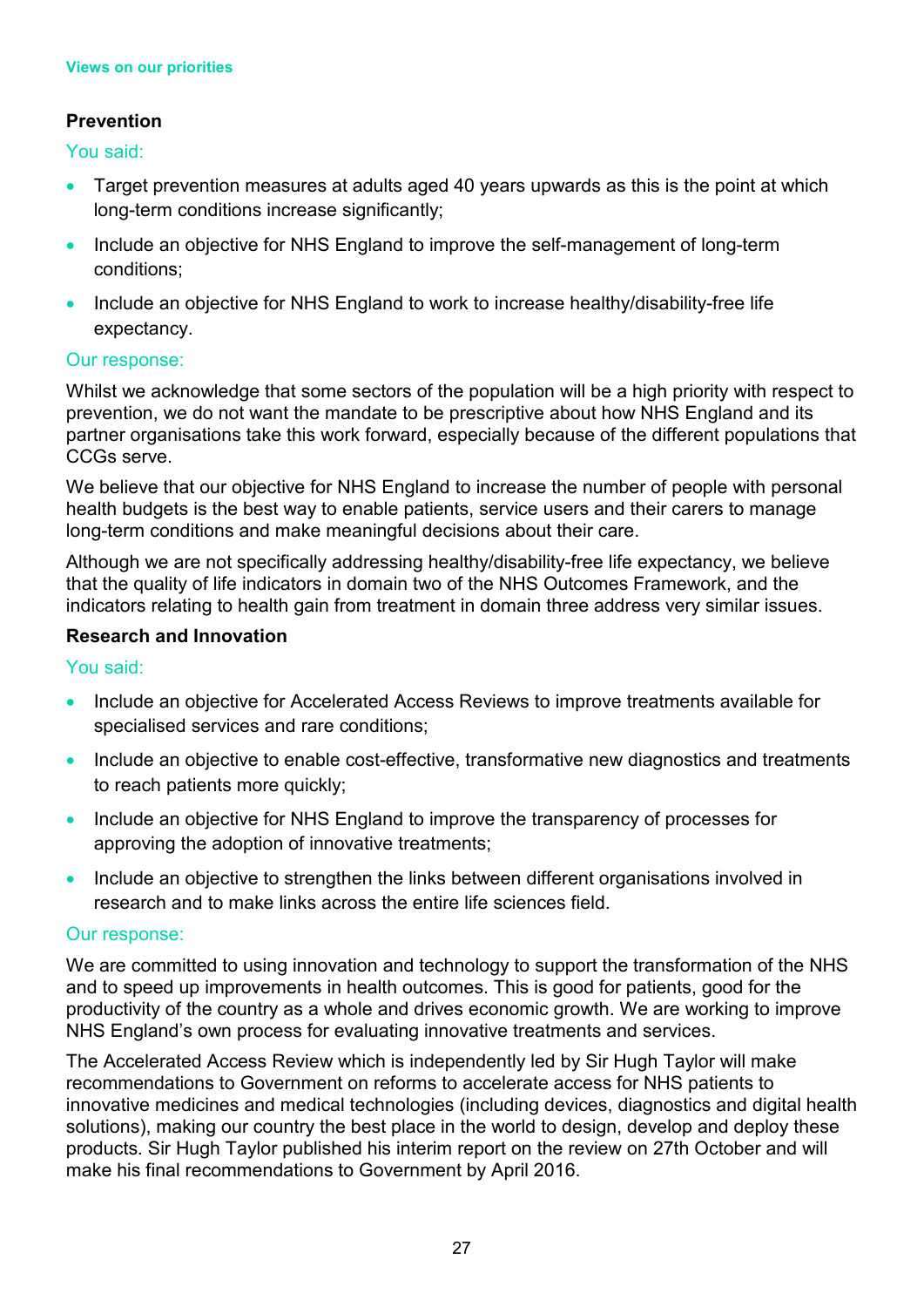NHS England will implement the existing proposals and initiatives in its research plan, and will work with partners such as Genomics England to improve connections.

# **Information and technology**

You said:

• Include an objective for NHS England to ensure availability of patient records to the treating physician

### Our response:

As part of NHS England's objective to transform the use of digital services and technology in the NHS we will improve access to data including records for both patients and providers. This will give patients and the public more control over their health and wellbeing and reduce the administrative burden on care professionals. We will support this with other measures such as electronic referrals and the use of summary care records by urgent and emergency, and ambulance services.

# **What has changed in the mandate?**

- We added a long-term aspiration to objective 5 of the mandate that we will close the health gap for people with mental health problems, learning disabilities and autism for people of all ages;
- We added an objective to improve the care of people of all ages with learning disabilities, autism and special educational needs;
- We added a long-term aspiration to objective 5 of the mandate that we will increase the number of primary care and community staff other than GPs by 5000 by 2020;
- We added an objective for NHS England to work with CCGs to improve their performance against the indicators in the assessment framework;
- We added a long-term aspiration to objective 3 of the mandate that the NHS should have a culture that uses and values all sources of insight – this will include public engagement by CCGs;
- We added an objective for NHS England to increase the number of people with a personal health budget to support patients to better manage long-term conditions;
- We added an objective for NHS England to support the delivery of health and life science growth priorities, including the recommendations of the Accelerated Access Review;
- We added an objective for NHS England to accelerate and increase use of transformative, cost-effective innovations for the benefit of patients, the health and care system and the UK economy.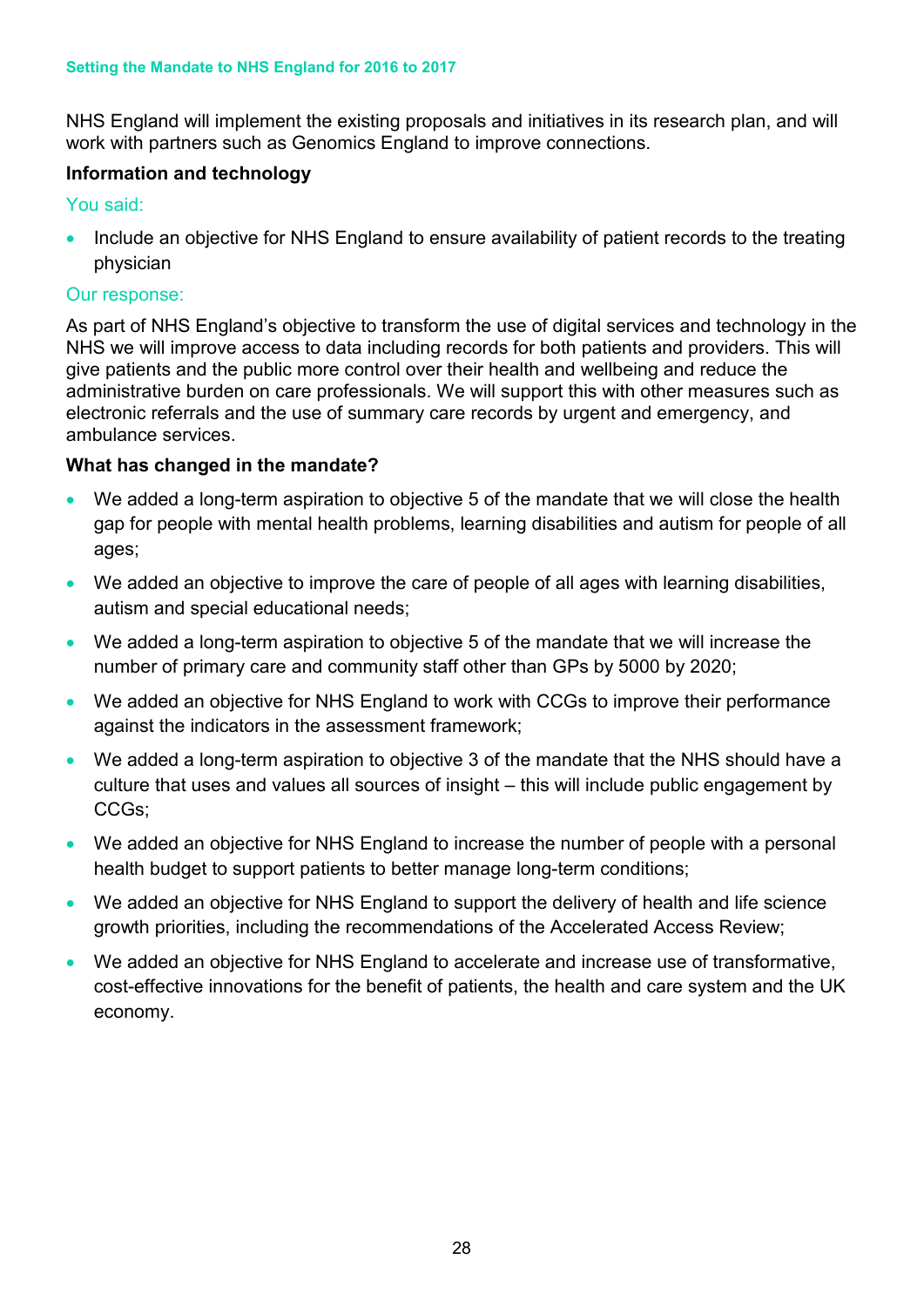# <span id="page-28-0"></span>7. Views on how we set objectives

# **Question 5: What views do you have on how we set objectives for NHS England to reflect their contribution to achieving our priorities?**

# **What you said:**

Question 5 attracted the lowest response rate. Around 60% of public respondents and 70% of organisations expressed a view.

Around 6% of responses from the public were positive about how we set objectives for NHS England, against around 70% negative. The main concern from members of the public who responded was that we should involve patients, staff and the wider public more in setting objectives for NHS England, and that NHS England and CCGs should work to improve the quality of patient and public engagement and experience more generally.

Amongst organisations 25% of responses were positive and 35% were negative. Once again this reflected a variety of concerns, with much less discernible patterns than public responses.

# **Adoption of new treatments and NICE guidance:**

You said:

- NHS England should take charge of mechanisms for adoption of new and innovative treatments, including medicines;
- Add an objective to ensure consistent application of NICE guidance, including on waiting times**.**

### Our response:

Reducing unacceptable variations in access to treatment is fundamental to reducing inequalities. Inconsistent application of guidance, including NICE guidance, is one of numerous factors that can contribute to inequalities of access and outcomes, and we would expect this to be addressed as part of this objective.

### **Alignment across the health and care system, and wider Government**

### You said:

- Add an objective for NHS England to align its work with other NHS bodies to ensure cohesion and improve efficiency;
- Mandate a cross-government "health in all policies" approach.

### Our response:

The Department of Health and its NHS partner organisations, including NHS England, are working together to develop a Shared Delivery Plan for 2016-17. The mandate describes NHS England's contribution to this shared plan, which will ensure cohesion across the NHS.

NHS England has worked with other parts of the Government since its inception. It has longstanding relationships with the Ministries of Defence and Justice covering health for the Armed Forces, and in the justice system respectively. It also works with the Department for Work and Pensions on matters of health and work, and is engaging with the Department of Communities and Local Government, and the Local Government Association on regional and local health and care issues, for example integration and devolution.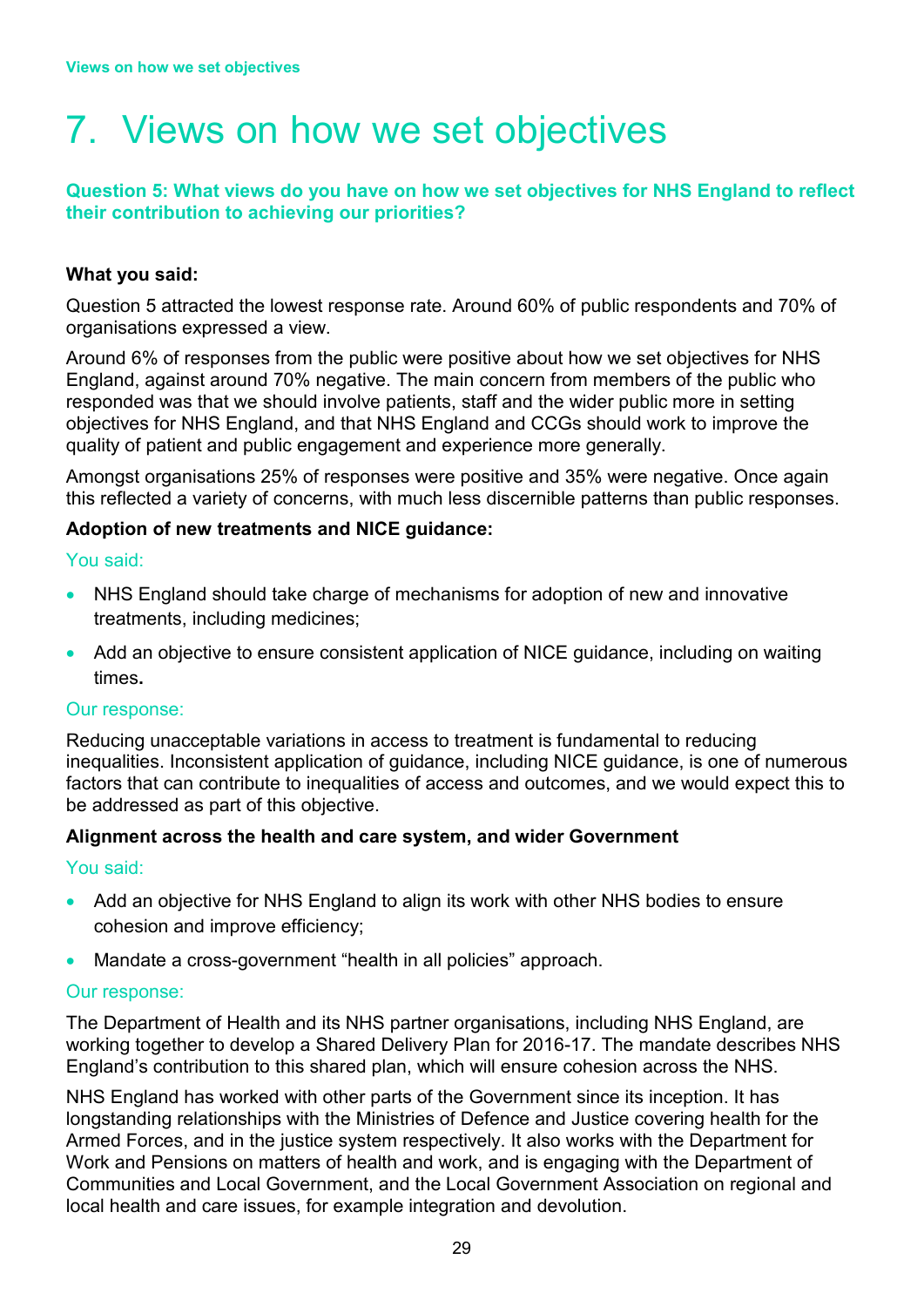The mandate reflects these work programmes and is underpinned by detailed agreements between the NHS, Department of Health and the other departments and organisations concerned.

# **Urgent and Emergency Care**

# You said:

Stronger focus needed on urgent and emergency care to reflect the pressures in that part of the system

### Our response:

Improving the arrangements for meeting urgent and emergency care needs is a priority for NHS England. Following Sir Bruce Keogh's urgent and emergency care review, NHS England is now implementing a plan to make better use of the resources available and reduce the pressures in the system. This involves helping people with urgent care needs get the right advice in the right place, first time; providing highly responsive urgent care services out of hospital, so people no longer choose to go to A&E; ensuring people with serious or life-threatening emergency care needs receive treatment in centres with the right facilities and expertise in order to maximise chances of survival and a good recovery; and connecting all urgent and emergency care services together so the overall system becomes more than just the sum of its parts.

# **Public, patient and staff engagement**

# You said:

- Members of the public, patients and NHS staff should be more involved in setting objectives on NHS England;
- We should improve the experience of patients who need to make a complaint about NHS services.

### Our response:

 $\overline{a}$ 

Improving the experience of giving feedback, including complaints, to the NHS is a key deliverable for the mandate. NHS England announced<sup>[6](#page-13-0)</sup> a new policy to strengthen its engagement with patients and the public (including NHS staff) at its board meeting in November 2015. The Department of Health and NHS England will continue to work together to improve the way that we engage people in the process of objective setting and we will incorporate what we have learned from running this consultation into that.

# **What has changed in the mandate?**

- We added an objective to implement the recommendations of the urgent and emergency care review;
- We added a long-term aspiration to objective 5 ensure that urgent care for non-lifethreatening needs is available in, or close to, patients' homes 24/7, and that such services are highly responsive, effective and personalised;
- We added a long-term aspiration to objective 3 that the NHS should have a culture that uses all sources of insight to improve services and the quality of care.

 $6$  A copy of the policy can be found on https://www.england.nhs.uk/ourwork/patients/ppp-policy/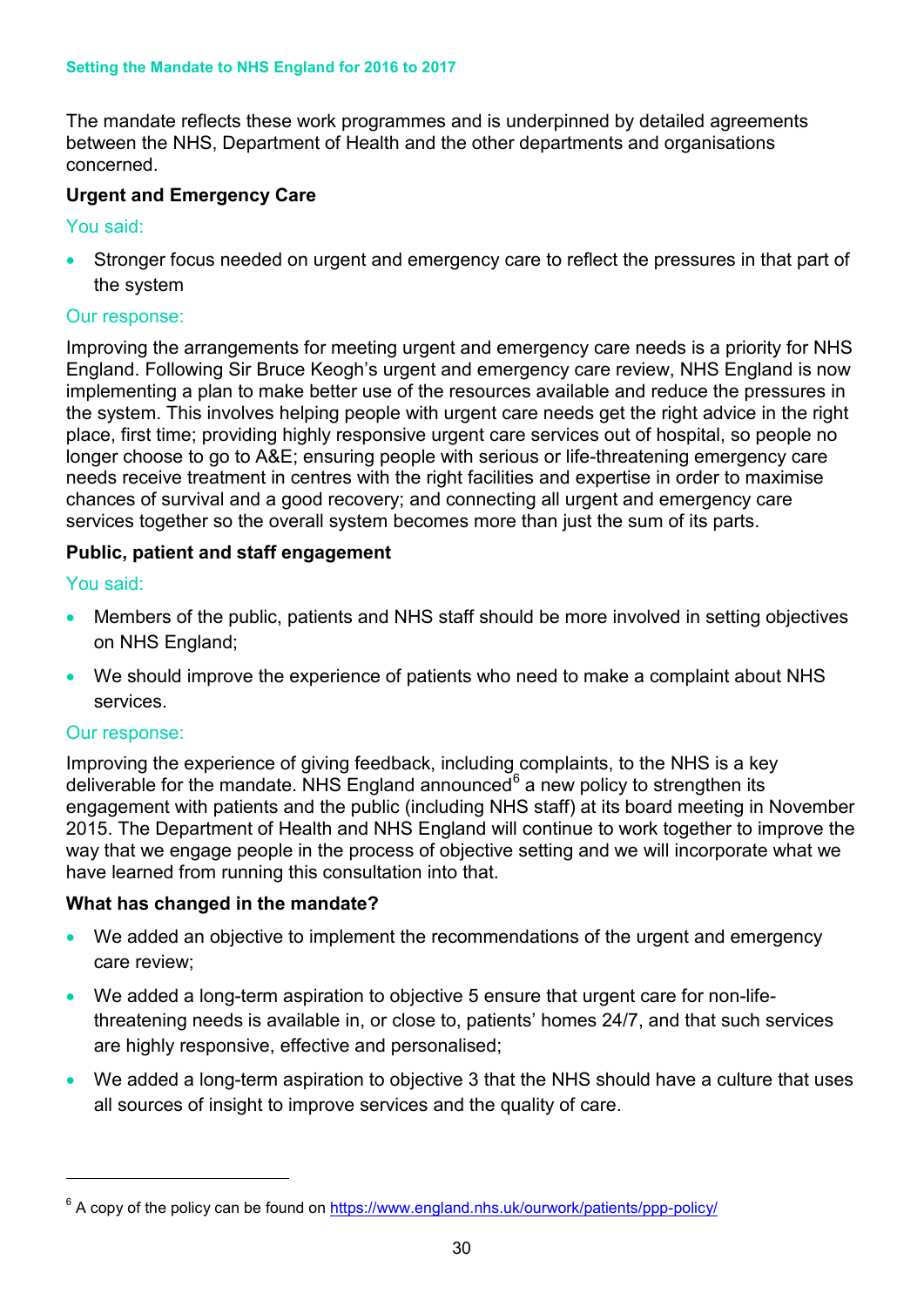# <span id="page-30-0"></span>8. Conclusion

This year, we received an unprecedented number of responses from members of the public, and also from a wide variety of organisations including charities, patient groups, bodies that represent NHS staff and from other parts of the NHS. A wide variety of opinions were expressed, and many constructive suggestions for changes to the mandate were received. We have listened to all of these, and accepted many of them. We have made a number of significant changes to the mandate as a result, as set out in this document.

Where we do not believe that change is necessary, or where NHS England is not the right body to take on a particular task, we have explained why this is the case.

We have listened to concerns that the mandate was pitched at too high a level, and we have provided an annex that sets out in more detail what we expect NHS England to do in order to deliver the mandate successfully.

We have explained more clearly the Government's plans to invest an additional £10 billion in the NHS between now and 2020. We have reiterated our commitment to a comprehensive health service that is free at the point of delivery in response to public concern. We have set out the Government's vision for a seven-day NHS and explained why we think that this is critical to the future of the NHS.

The mandate is not a blueprint for the future of the NHS. It is, however an important document, because it describes the role that we expect NHS England to play in delivering a sustainable health and care service, and explains how we will hold it to account. It is right that the public takes an interest in the mandate, and for the Government to listen and respond to your views, and we hope that future consultations will continue with a high level of participation.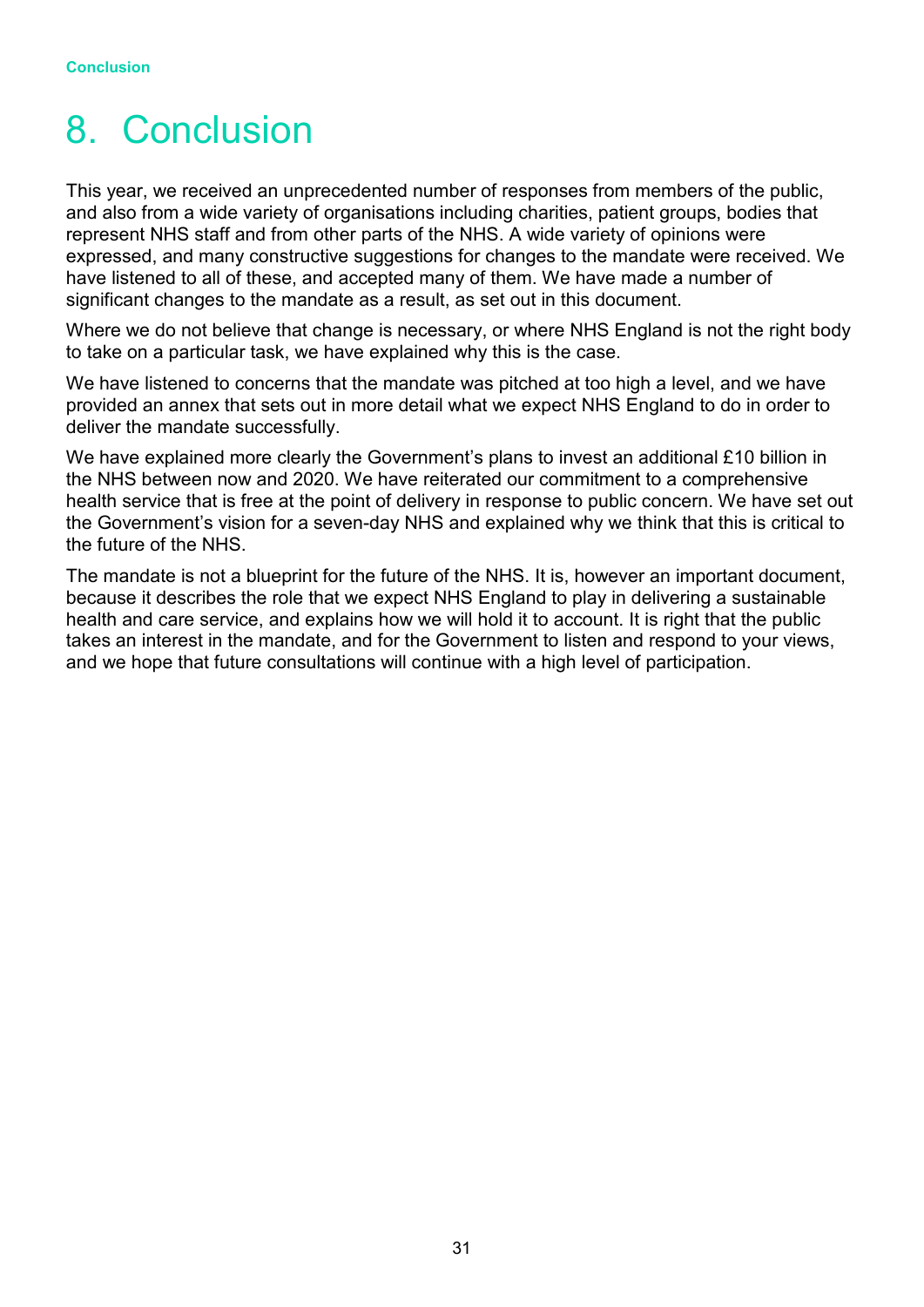# <span id="page-31-0"></span>9. List of organisations that responded

The following organisations responded to the mandate or prompted responses from members of the public:

38 Degrees Academy of Medical Sciences Action Cerebral Palsy Action on hearing loss Age UK All-Party Parliamentary Group on Diabetes Alzheimer's Research UK Alzheimer's Society AMRC ARMA Arthritis Research UK Association of British Clinical Diabetologists Association of Directors of Adult Social Services Association of the British Pharmaceutical Industry Asthma UK Baxalta Baxter Healthcare **Bliss** BMA Boehringer Ingelheim Ltd Boots UK Breast Cancer Now British Association for Sexual Health and HIV British Association of Dermatologists British Dental Association British Geriatrics Society British Healthcare Trades Association British Heart Foundation British In Vitro Diagnostics Association British Kidney Patient Association British Medical Association British Orthopaedic Association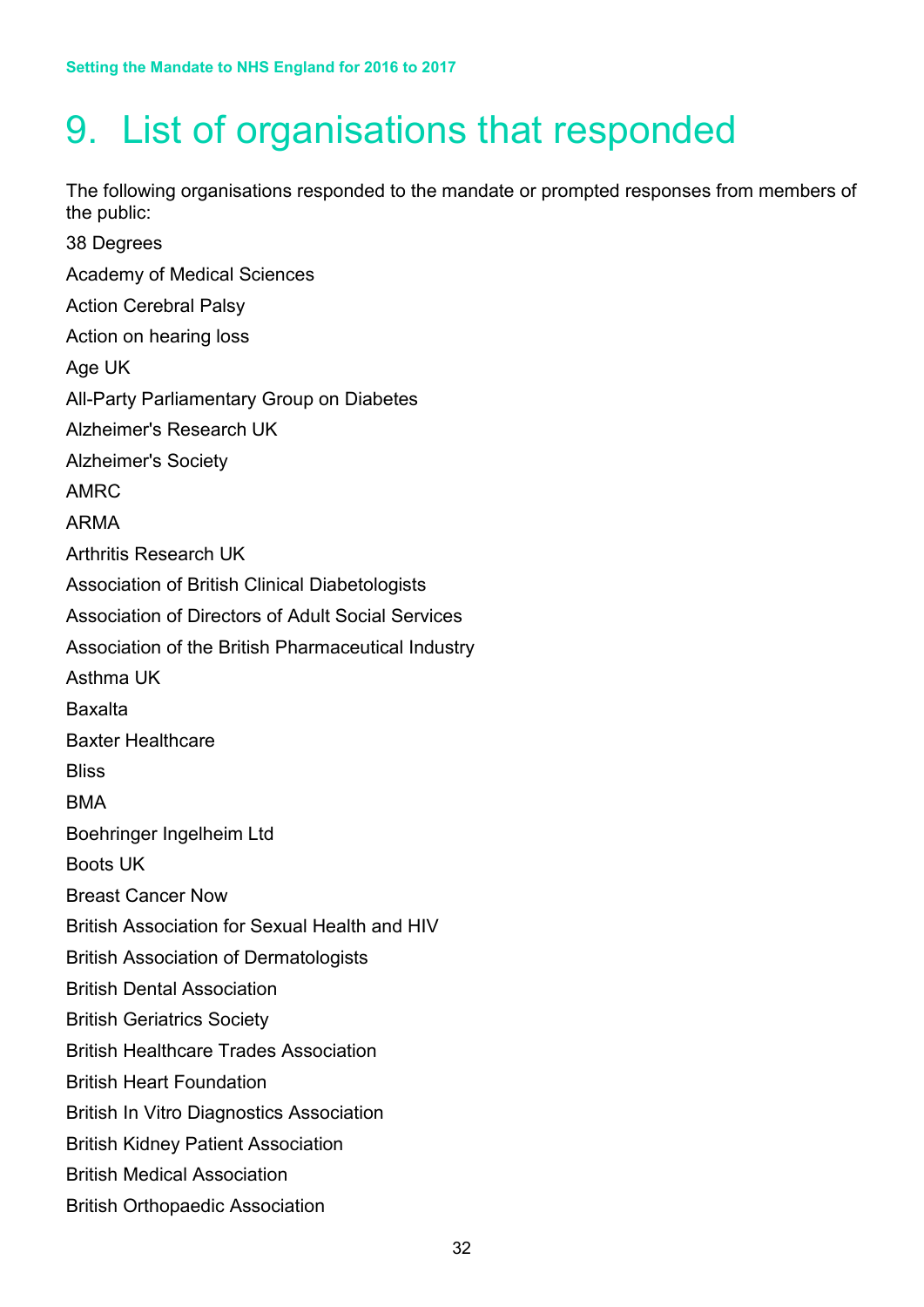#### **List of organisations that responded**

British Property Federation British Red Cross British Society of Paediatric Dentistry Brittle Bone Society Cancer Research UK Carers Trust Carers UK **CECOPS** Celesio Chartered Society Of Physiotherapy Children and Young People's Health Influencing Group Children and Young People's Mental Health Coalition Chivers.org Crispin Orthotics Ltd Defend NHS York Diabetes UK Dispensing Doctors' Association (DDA) East and North Herts CCG East Midlands PPI Senate (EMPPI) End of Life Care Coalition Faculty of Sexual and Reproductive Healthcare Fertility Fairness Genetic Alliance UK Greater Bristol Alliance Haemophilia Society Health Education England Health Foundation Healthwatch Barking and Dagenham Healthwatch Cornwall Healthwatch England Healthwatch Halton Healthwatch Richmond Home Group Inclusion East Independent Diabetes Trust Keep our NHS Public (Cambridge)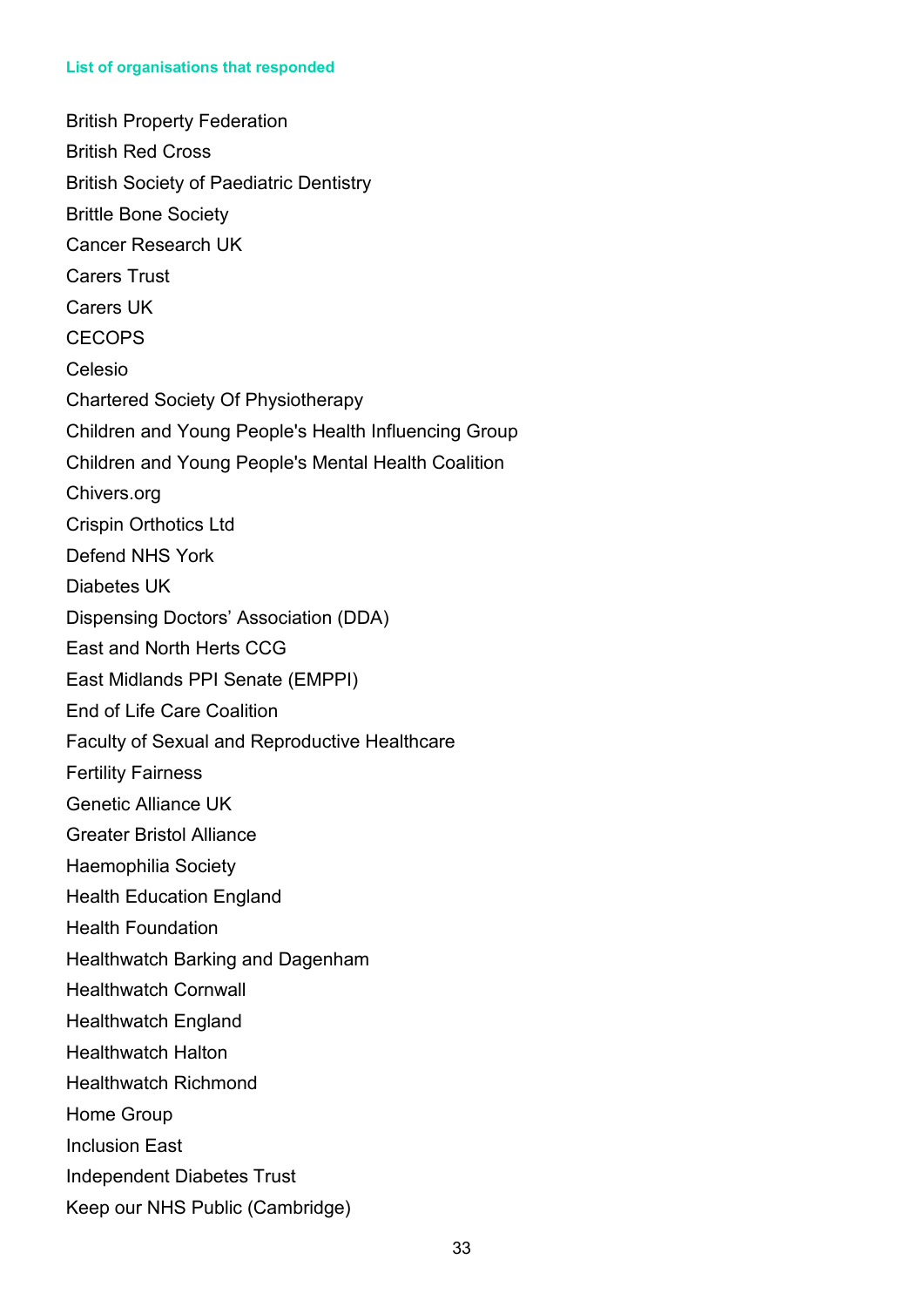Kings Fund Leicester Diabetes Centre LGBT Foundation Macmillan Cancer Support Mencap Mental Health Foundation Mental Health Policy Group Middlesbrough Council's Health Scrutiny Panel Mission and Public Affairs Council of the Church of England. Motor Neurone Disease Association National AIDS Trust National Autistic Society National Community Hearing Association National LGBT Partnership National Network of Parent Carer Forums National Pensioners Convention National Voices National Wheelchair Managers Forum Neurological Alliance NHS Clinical Commissioners NHS Confederation NHS Eastern Cheshire CCG NHS Partners NHS Providers NHS Youth Forum **NICE** Novartis Pharmaceuticals UK Optical Confederation Our NHS Paediatric continence forum PAGB Parkinson's UK People vs PFI (campaign group) Posture and Mobility Group (PMG) Prostate Cancer UK Protect our NHS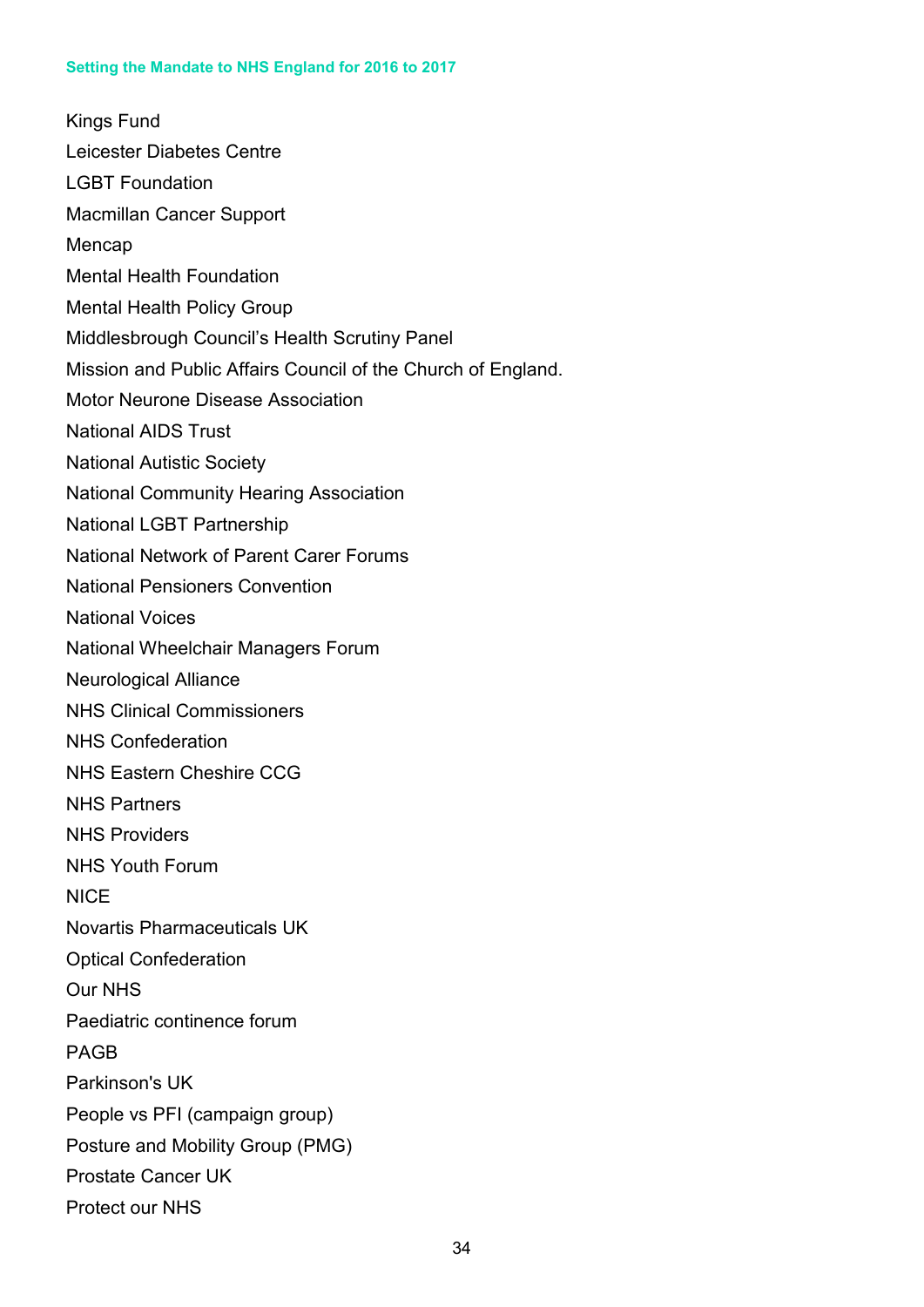# PSNC

Public Health, London Borough of Barking and Dagenham.

Public Health, London Borough of Tower Hamlets

Recovery Focus (charity coalition)

Royal College of Midwives

Royal College of Nursing

Royal College of Ophthalmologists

Royal College of Paediatrics and Child Health

Royal College of Pathologists

Royal College of Physicians

Royal College of Physicians of Edinburgh

Royal College of Psychology

Royal College of Surgeons

Royal College of Surgeons of Edinburgh

Royal Pharmaceutical Society

Sanofi

Scope

Sheffield City Council

SHINE (spina bifida, hydrocephalus information networking equality)

**Shire** 

Society of Radiographers

South Warwickshire Keep our NHS Public (SWKONP)

Specialised Healthcare Alliance

SPINE

St George's NHS Trust

Standing Commission on Carers

Stockport's Parent Carer Forum – Parents in Partnership Stockport

Stroke Association

Sustain: The alliance for better food and farming

UCB

Unite the Union

United Kingdom Clinical Pharmacy Association.

Urology Trade Association

Urology User Group Coalition

Walton Centre

**WellChild**